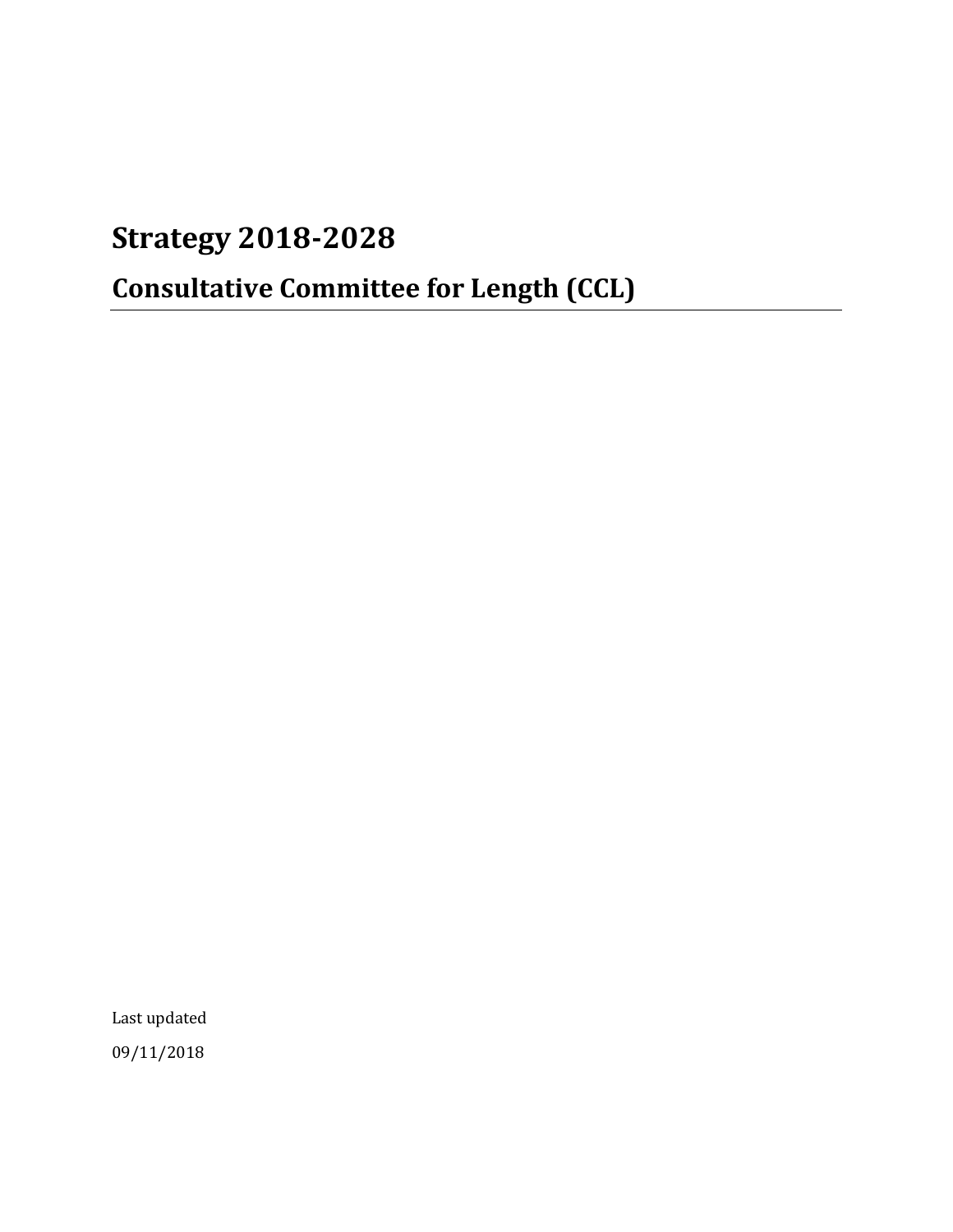# **Contents**

| 1.     |                                                                                    |
|--------|------------------------------------------------------------------------------------|
| 2.     |                                                                                    |
| 3.     |                                                                                    |
| 4.     |                                                                                    |
| 5.     |                                                                                    |
| 5.1.   |                                                                                    |
| 5.1.1. | Major changes in needs, technologies or areas of interest and the effect on        |
| 5.1.2. |                                                                                    |
| 5.2.   |                                                                                    |
| 5.2.1. |                                                                                    |
| 5.3.   |                                                                                    |
| 5.3.1. |                                                                                    |
| 5.3.2. |                                                                                    |
| 5.3.3. | Major challenges and difficulties encountered and issues that require resolution15 |
| 5.3.4. |                                                                                    |
| 5.4.   |                                                                                    |
|        |                                                                                    |
| 1.     |                                                                                    |
| 2.     |                                                                                    |
| 3.     |                                                                                    |
| 4.     |                                                                                    |
| 5.     |                                                                                    |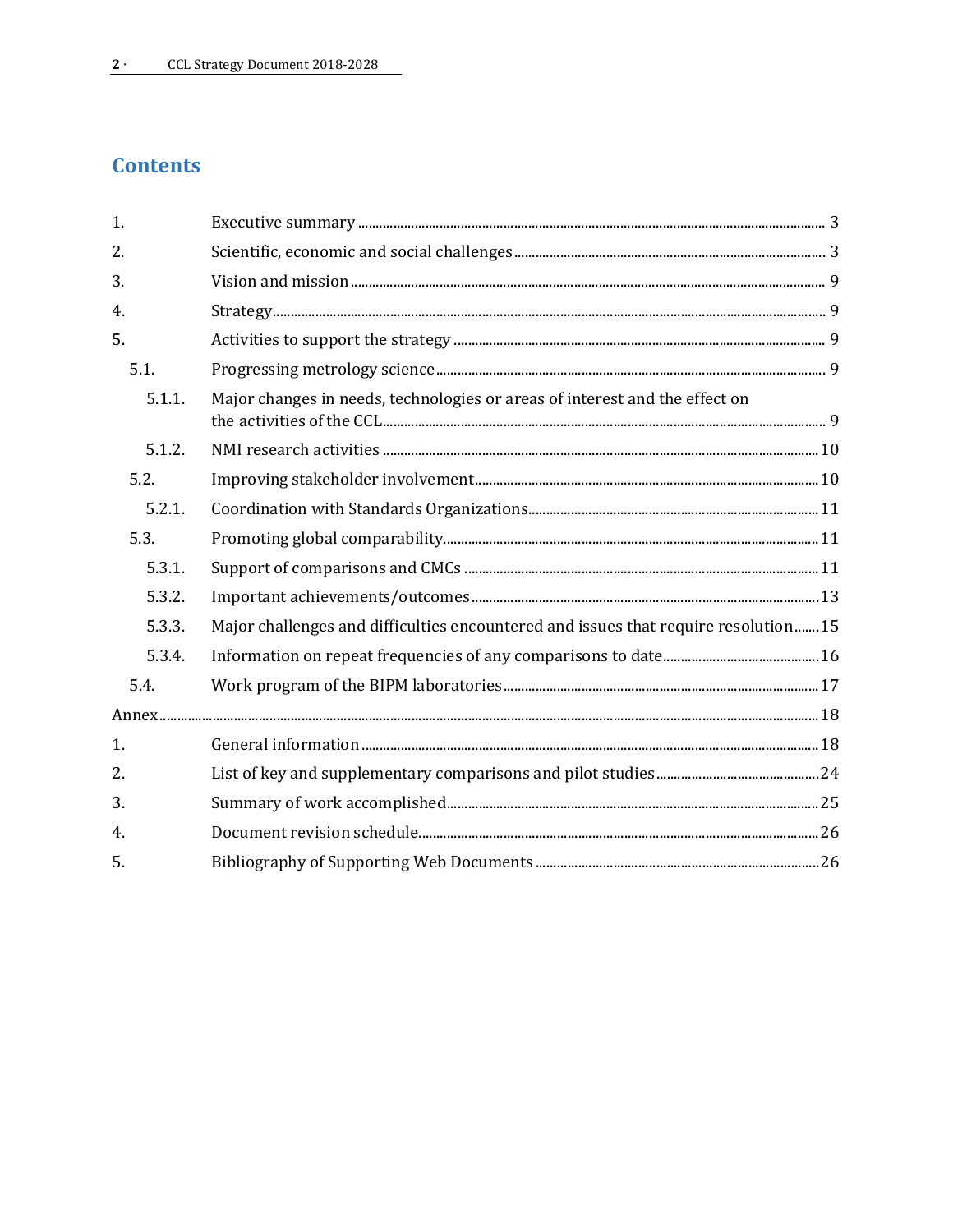## <span id="page-2-0"></span>**1. Executive summary**

This document has been prepared by the Consultative Committee for Length (CCL) Working Group on Strategy (WG-S) with the intended audience comprising mainly the CCL, NMI Directors, CGPM Delegates, the BIPM Director, and the CIPM. Additionally, it is made available as a public document on the BIPM web server in order that the end user community (industry, academia, regulatory bodies) may comment and provide feedback to the CCL and WG-S via any contact on the CCL web page [\(http://www.bipm.org/en/committees/cc/ccl/\)](http://www.bipm.org/en/committees/cc/ccl/). The document was prepared initially in 2013 and is periodically updated.

The Strategy Document presents an overview of major challenges and demands for higher accuracy in micro and nanometrology, coordinate metrology, macroscale measurements and in-process metrology with direct traceability, as well as developments in optical frequency combs, angle measurement technology and stabilised lasers. A short description of interactions with the stakeholder community leads into the stakeholder and CCL view of future requirements (key metrology topic areas, the impact of new technologies and standardisation requirements).

The CCL has four Working Groups (one is a joint Working Group with the CCTF) and one Task Group. In the short-term, no further reorganization of CCL is anticipated.

Concise information on Calibration and Measurement Capabilities (CMCs) is given. The total number of CMCs was 1626 at the end of 2018. Only incremental increases are planned to total CMC numbers in the near future.

A discussion on the changing workload in support of the MRA (which comparisons are required, steps to minimise the workload, challenges encountered and issues for resolution, the effect of changing external requirements and new technologies) is presented. An outline work plan for the next ten years indicates anticipated meetings, timings of comparisons, and resource implications. Possible strategies that could reduce the cost of supporting the MRA are proposed for consideration. The document concludes with a list of completed and running comparisons and an online bibliography.

## <span id="page-2-1"></span>**2. Scientific, economic and social challenges**

Emerging areas of need where the CCL Working Groups and Discussion Groups have already identified issues that must be addressed are identified below.

#### **1. Nanometrology**

Nanometrology is a rapidly evolving field where disruptive step changes have already occurred and are likely to continue in the future. At present, several issues of clear importance to CCL are the following.

o The application of crystal-lattice based length standards, such as the use of atomically-defined step height standards for z-axis calibration in scanning probe instruments, the use of the silicon lattice for scale calibration in high resolution TEM, and x-ray interferometry for nanopositioning and the evaluation of displacement sensors. There is a growing need to reach consensus and develop practical guidelines for the use of such standards, as well as other alternative routes for realization of the SI metre in nanoscale dimensional metrology.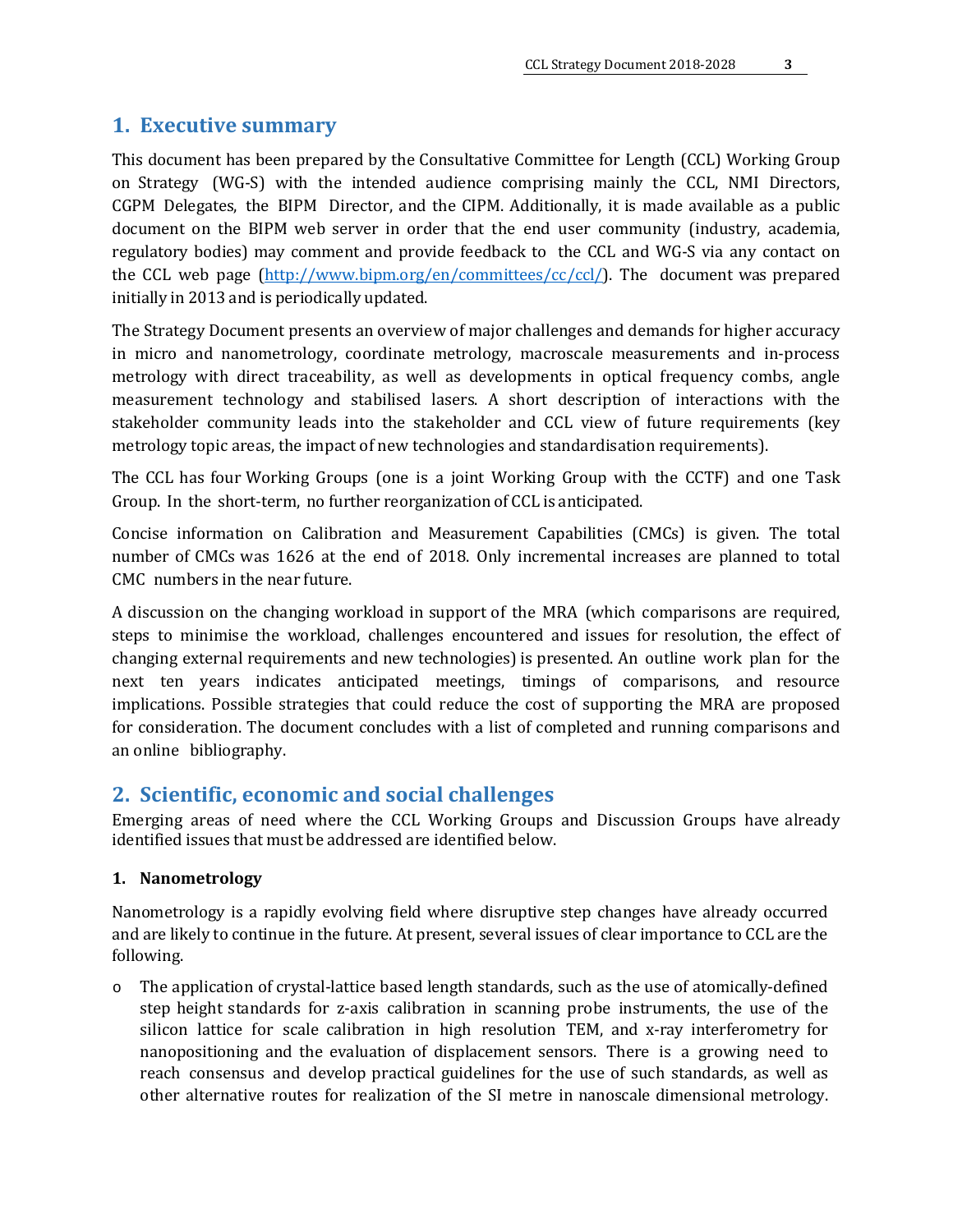This is now a set of tasks within WG-Nano and has already resulted in the use of silicon lattice standards being included in the *Mise en Pratique* as secondary realisations of the metre.

- o The challenge of methods divergence. The application-driven requirements on the uncertainty of dimensional nanometrology are such that methods divergence – for example between AFM, SEM, and optical metrology of linewidth – is becoming larger relative to individual method uncertainties, thus significantly complicating the interpretation of measurement results and of comparisons involving different techniques.
- o The related challenge of hybrid metrology in which measurements using multiple techniques are combined to estimate a measurand – for example, NIST has explored the integration of AFM and optical measurements. Such an approach requires rigorous modelling and uncertainty analysis, but it can be advantageous by allowing different measurement principles to complement each other's limitations.
- o Nanoparticles. There is an ever-growing number of definitions of nanoparticle size, many of these definitions are incompatible with each other and certification of nanoparticles is becoming an important issue. Future activities on nanoparticle size metrology may also involve other Consultative Committees.
- o Need for new comparisons. Photomask metrology, silicon linewidth measurements, (in addition to nanoparticle size) are areas of significant need where new comparisons are underway or under development.

#### **2. Coordinate Metrology**

Coordinate measuring machines (CMM) or, more generally, coordinate measuring systems (CMS), are increasingly used in place of traditional measurement techniques. Issues currently under discussion include the following.

- o Verification of performance of flexible measuring systems. Flexibility of the CMM is a great strength but makes it difficult to verify performance when the system may be used for a wide variety of tasks, including measurement of free-form surfaces, which are a considerable departure from traditional dimensional metrology gauges.
- o Automated uncertainty analysis ("virtual CMM" or related techniques) can be expected to ease the problem of establishing uncertainty (needed for traceability) for arbitrary measurement tasks, but challenges remain in verifying uncertainty for more generalized measurements. So far only CMMs have benefited from such virtual machine approaches and other CMSs (e.g. laser trackers, laser scanners, X-ray CT) do not yet have such metrological approaches available to allow uncertainty estimation.
- o Coordinate metrology is by nature very close to industrial needs. The same type or model of CMM can be easily found in NMIs' laboratories and in industry for actual inspection of parts. This proximity to the application encourages the NMIs to address industrial measurement problems too, e.g. finding viable measurement and evaluations procedures. A notable case is the evaluation of the uncertainty, as pointed out above. While techniques exist suitable for top level NMIs, only partial answers are available to users in industry for their routine activity. The full traceability chain is put at risk by the lack of proper uncertainty evaluation at the very last ring of the dimensional inspection of parts.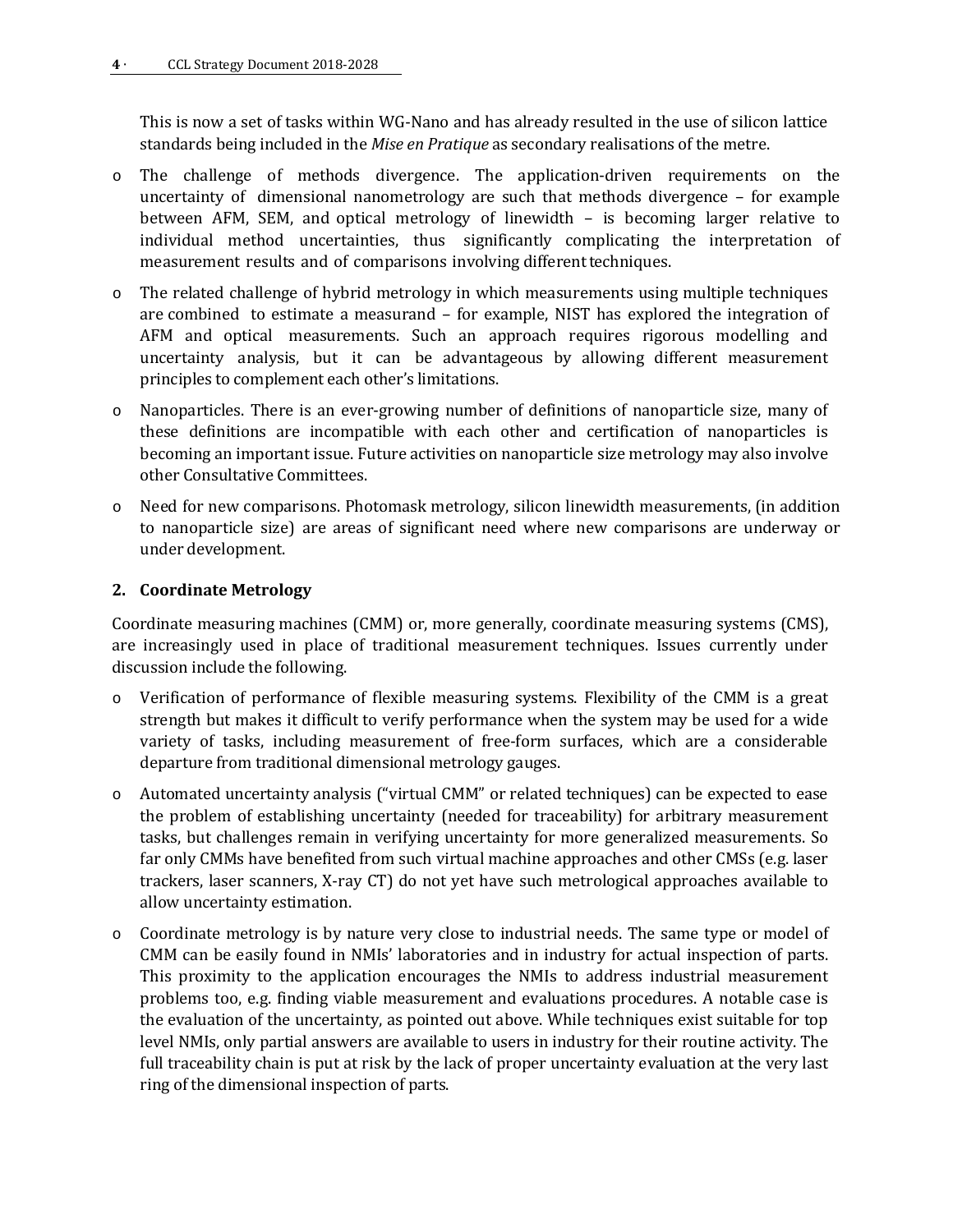- o Need for new comparisons. Testing based on a single measurement task is not sufficient to evaluate comprehensive performance of a CMM. Close coordination with standards organizations, specifically with the ISO/TC213/WG10, is needed to develop documentary standards to guide calibration and testing methods. New comparisons to verify CMM performance are currently under discussion.
- Integration of CMM-based CMCs in the KCDB is being debated since CMMs could be used to deliver CMCs that are also based on traditional (fixed-purpose) measuring instruments. Differentiation between the available options is discussed in a Guidance Document (CCL-GD-06).
- o X-ray computed tomography (XCT) is a very fast-growing technology becoming more and more popular in industry. It revolutionises the way of making dimensional measurements, with unprecedented capability of measuring internal features. There are fundamental metrological issues still to be fully understood and resolved, mostly related to the complex physical phenomena that occur during the measurement. Further, the traceability for this technology depends also on the availability of proper standards, on which there is not general agreement yet. As for CMMs, also for CTs the evaluation of the uncertainty is far from well established. The increasing number of scientific publications on this topic reflects the attention given by the international community. The CCL encourages the NMIs to undertake further study on this promising subject.
- $\circ$  An increasing interest in large volume coordinate metrology (> 10 m<sup>3</sup>) has been observed in recent years. Applications in aerospace, naval, civil and scientific areas are the main drivers. New technologies have been studied, including multilateration, FSI (frequency scanning interferometry) often in combination with multilateration techniques, and indoor GPS. A goal in this area is to achieve a fully traceable "metrology space", where space coordinates can be easily derived in a single reference frame all over a whole large building, such as a hangar or a factory shop floor. This and other approaches are seen as necessary enablers for "Industry 4.0" approaches to the next generation of fully automated factories and production facilities, as well as for bringing needed accuracy to robotics.

#### **3. Optical Frequency Combs**

Comb-based measurements have transformed the traceability path for realization of the unit of length via the vacuum wavelength of stabilized lasers. New guidelines for verification of combbased measurements have been developed with consensus achieved at a 2012 meeting of WGFS and in following discussions. The new guidelines are now essentially finalized, ready for release. Potential widespread use of comb technology might require revisiting the issue of comb verification.

#### **4. Angle measurement technology**

Changes in technology and in industry practice are driving discussions of possible changes to the K3 (angle metrology) key comparison; the last several decades have seen increasing use of encoder technology for angle measurement whereas historically important artefacts such as angle blocks have almost entirely disappeared. However, verification of encoders is critically dependent on alignment of parts during calibration such that the limiting factor becomes the alignment, and this is often pre-set by the manufacturer. Therefore, artefact uncertainties would likely dominate such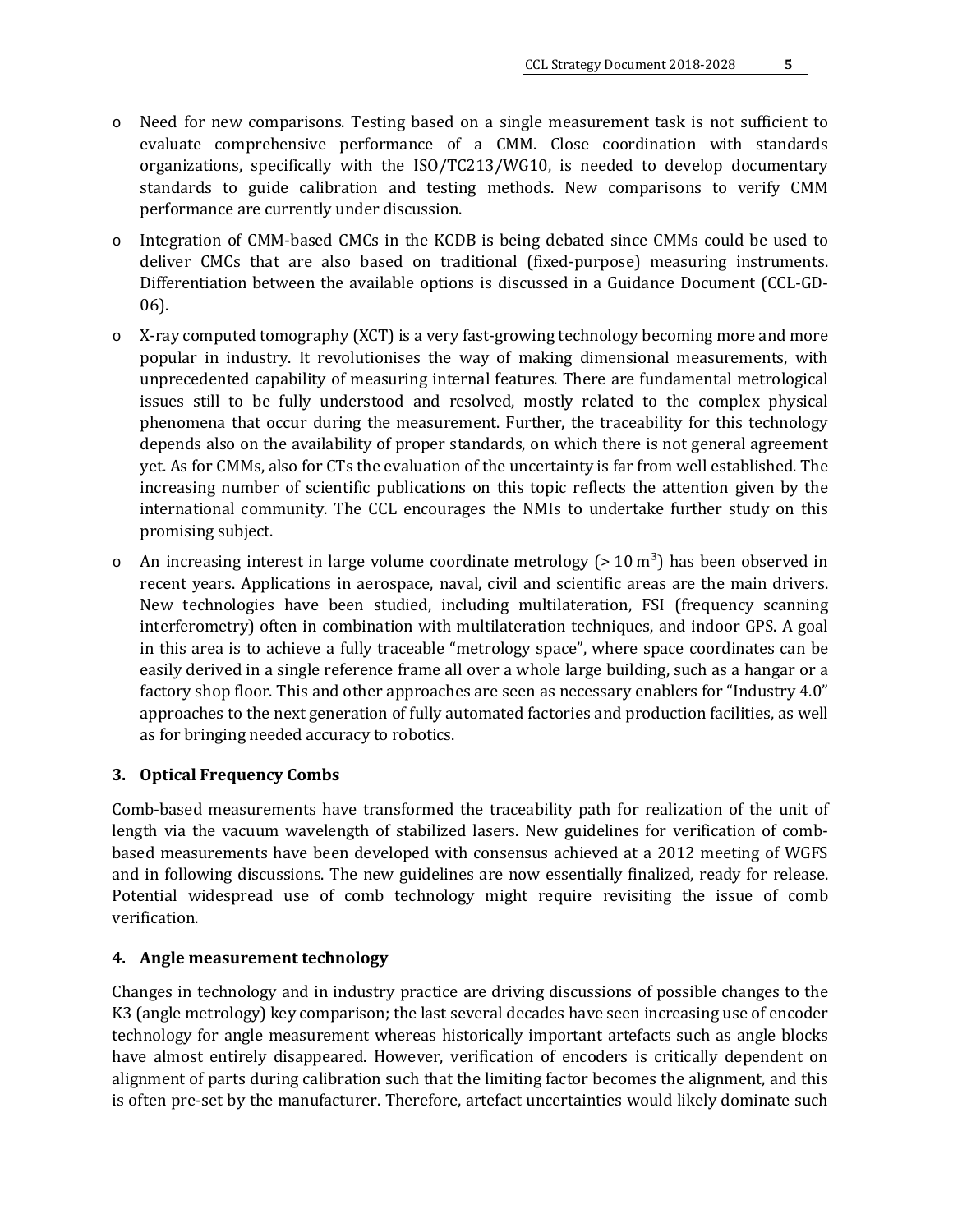a comparison, which may not test the true capabilities of the NMI participants. The comparison EURAMET.L-K3.2009, ended in 2016, was the first ever on high-resolution electronic autocollimators. Apart from the conventional MRA outcomes, data from this KC made it possible to discover the previously neglected effect of the air pressure (and then of the local altitude) on the autocollimator's angle response. This is a good example of how a KC can contribute to science in addition to delivering outcomes targeted at the MRA.

## **5. Length service classification scheme (DimVIM)**

The DimVIM may need expansion to suitably describe measurement tasks for different materials and measuring instruments, and to accurately reflect the range of measurement capabilities of flexible measurement systems such as coordinate measuring machines. The new entry "Standards of 1D point-to-point dimensions", introduced in 2018, is an example of a "flexible" CMC. The challenge of defining the exact boundaries of such flexibility has been resolved in this case with the specific guidance document CCL-GD-06. This is intended to make the CMC approval process consistent over different RMOs and over time, and to clarify which calibrations fall under such CMC and which are traditional CMC categories.

#### **6. Technology development**

There are many other areas where dimensional measurement technology is developing rapidly but where potential impact of these trends on CCL is still unclear and has not yet been actively discussed. Changing technology should be monitored closely to determine how CCL might address emerging needs such as described below.

#### **Trends in micro- and nanometrology**

- o There is a drive toward numerous enhancements of the measurement capabilities of Scanning Probe Microscopes, with goals of improving resolution, lateral scanning range, scanning speed, intelligent probing and control systems, sampling strategies, and multisensory integration. Needs in biotechnology, advanced materials, genetics and ultra-precision engineering are foreseen.
- o Three-dimensional capability for both micro- and nano- measurements is slowly improving, including 3D probing and scanning for micro-CMMs. There is a need for true 3D metrology and for accessing true 3D features including deep micro-bores, sidewalls, undercuts, etc.
- o All aspects of traceability at the micro- and nano- level are subject to increasing demands. New nano- standards and procedures are needed to fill gaps in traceability chains. Better models are needed for uncertainty estimation, along with new international comparisons to verify these methods. Advances in optical interferometry are beginning to contribute to traceable calibration at the sub-nanometer level with improved accuracy. Unmet traceability needs are particularly pronounced for emerging measurement technologies such as scatterometry or focused ion beam and helium ion microscopy.
- o New strategies for characterization of structured surfaces are coming into use, including scatterometry, diffractometry, and spectroscopic ellipsometry over regions of interest less than 500 nm and stylus and optical instruments with sub-nanometer vertical resolution at larger scales.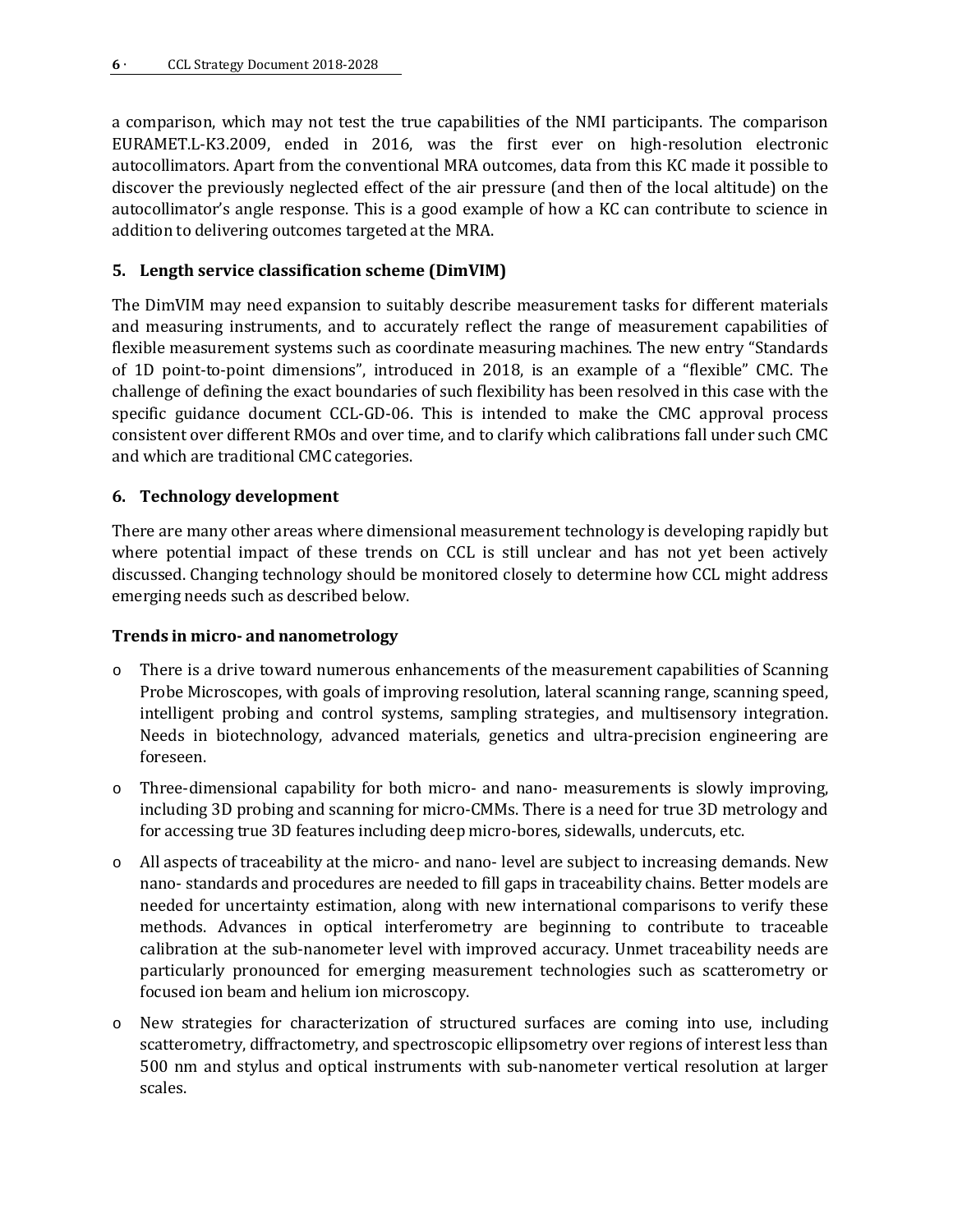- o Improved cleaning technology is surprisingly critical for micro- and nano- measurements. Cleaning is particularly challenging for three dimensional, high-aspect ratio structures in the micro-scale, such as micro-holes.
- o New trends in advanced manufacturing may ultimately require incorporation of metrology into the process. In some cases, such as directed self-assembly at the micro- and nano-scale, it could mean development of entirely new approaches to dimensional metrology.

#### **Trends in coordinate metrology**

- o A proliferation of new technologies for coordinate measurement, each with its unique set of errors, includes X-ray computed tomography (XCT), articulating arm coordinate measuring machines (AACMM), laser trackers, laser tracers (measuring only range to target), frequency scanning interferometry (FSI), optical scanners, and indoor-GPS (based on rotating infra-red beam generators).
- o Digital manufacturing is driving demand for vastly higher point coordinate data density (data collection rates doubling roughly every 18 months). Scanning CMM probes, CT scanners, structured light systems, or similar techniques produce massive data sets where interpretation of the data presents new challenges (as well as data storage and data transmission). A related trend (mentioned previously) is the increasing prevalence of free-form surfaces which are difficult to measure due to the need to refer to geometric reference standards (planes, spheres) with large differences from freeform surfaces.
- o A separate digital manufacturing issue is the need for traceability of the measurand result and also the associated metadata linked to the result. Data mining approaches require accuracy and traceability of all data in order to make valid decisions about production processes.
- o Viable techniques for evaluating the uncertainty in coordinate measurements are urgently needed in industry. The most popular use of CMSs is for part inspection in manufacturing. Its paradigm is the verification of conformance to specifications, for which the uncertainty has an essential role (see *CGM 106* and more specifically *ISO 14253-1*).
- o Advanced manufacturing methods such as 3D printing may ultimately require a new paradigm that incorporates metrology into the manufacturing process. This could mean integration of traditional tools such as displacement interferometers into the 3D printing manufacturing systems.

#### **Trends in macroscale measurements**

- o GNSS (Global Navigation Satellite System), complemented by new technologies for absolute distance measurement, is increasingly impacting macro-scale measurement. Applications in land surveying, natural disaster detection, large structure stability monitoring require length references that are long term stable, with high accuracy.
- o Refractive index measurement in non-uniform environments presents an important challenge for both macroscale and mid-scale manufacture due to the effect on laser wavelength-based length scales and refraction causing beam bending effects.
- o Multi-frequency/multi-colour techniques (frequency combs or multiple laser sources) for both refractive index measurement and for absolute interferometry — are a departure from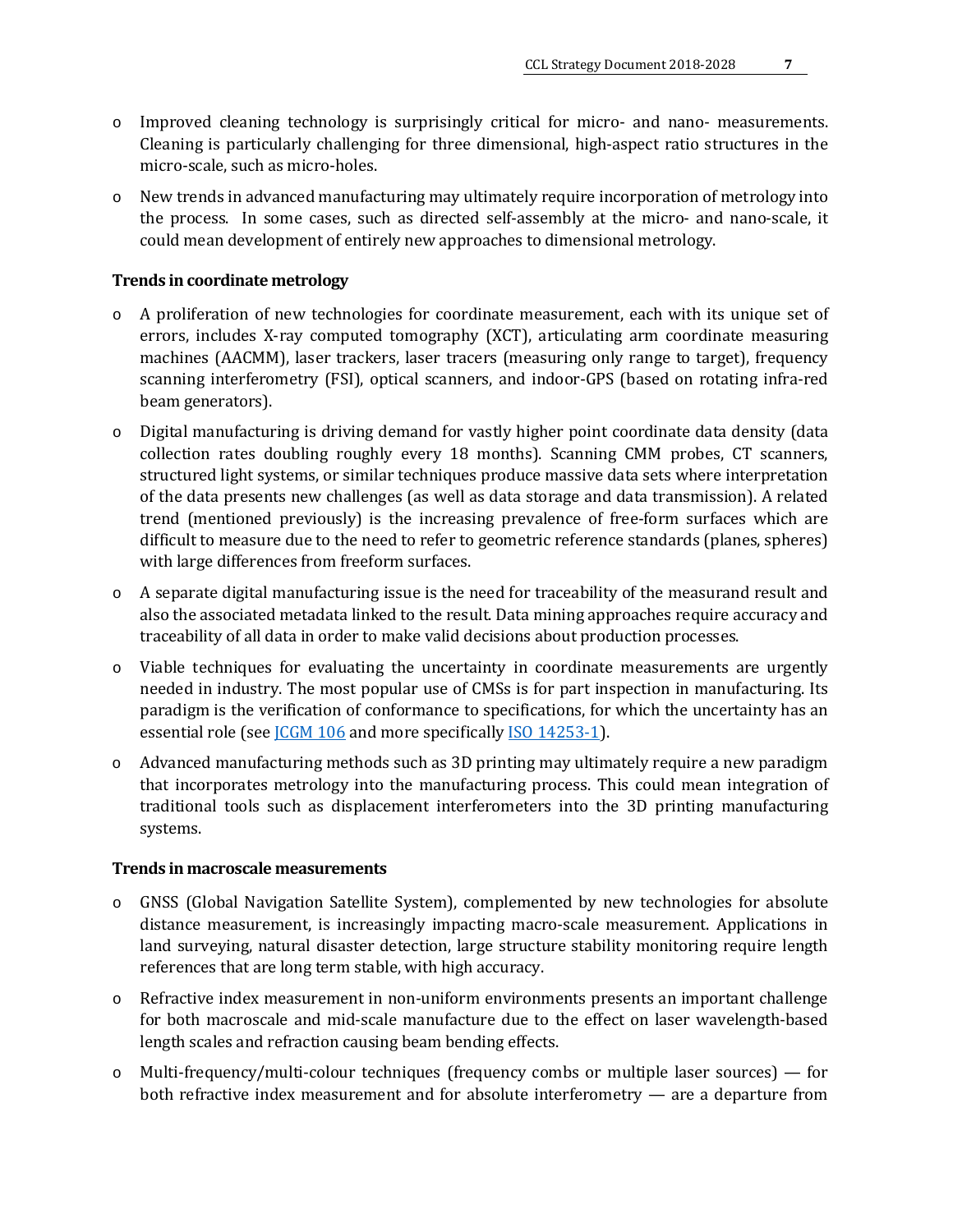current metrology practice based almost exclusively on a single laser wavelength (633 nm helium neon laser).

 $\circ$  On-line tools are needed for rapid and large area (>100 cm<sup>2</sup>) assessment (>20 m/min) of thickness, structure, composition, activity and defect detection during processing.

#### **In-process metrology with direct traceability**

- o Realising the SI units much closer to their point of use will potentially provide intrinsically traceable metrology instruments allowing substantially shorter traceability chains and reduced calibration requirement.
- o Optical frequency comb technology can provide direct traceability of the optical frequencies used in interferometers or other instruments, where the link to the SI second might potentially be delivered to the shop floor via satellite (GNSS), fiber, or chip-scale atomic clock. Improved reliability and ease of use of combs will enable integration into measurement systems, creating possibilities for new measurement techniques with direct traceability.
- o EU's "Factory of the Future" envisages metrology embedded in the manufacturing system; machine tools with embedded metrology can be used as in-situ, in-process metrology devices that calibrate themselves with traceability to the SI.

#### **7. Demand for higher accuracy**

An ever-increasing demand for higher accuracy has been an ongoing theme of all aspects of dimensional metrology, beginning with the industrial revolution and now unabated in the age of information and synthetic biology. Emerging needs include a number of applications spanning a variety of length scales, such as particle accelerators ( $\sim$ 10<sup>3</sup> m), aerospace ( $\sim$ 10<sup>2</sup> m), pressure standards (10<sup>-1</sup> m), fuel injectors (10<sup>-4</sup> m), and nano- technologies ( $\sim$ 10<sup>-9</sup> m) - where nanotechnology includes measurements of feature size, form, and/or location for semiconductor & nanoelectronics, nanoparticles, nano-structured surfaces, and nano-biological systems, e.g. DNA molecules.

#### **8. Stabilised lasers for dimensional metrology**

Discussion group DG1 has identified a problem related to the availability of certain type of He-Ne laser tubes which are used to provide secondary wavelengths for many interferometer systems. Recent mergers and re-structuring of laser tube suppliers has seen the availability of these tubes decline to the point where none are currently available. Whilst these particular lasers are not the primary traceability route to the SI metre, they are listed in the *Mise en Pratique* of the definition of the metre and are still demanded at the NMIs/DIs.

Furthermore, the vision of "Factory of the Future" and the idea of realising the SI length unit on the shop-floor in industry or high level accredited laboratories, may require stabilized lasers of higher output power (more cost effective for multiple beams from single laser) and ruggedness. Only recently have higher powered diode lasers become available with wavelengths close to those offered by traditional stabilised He-Ne and Nd:YAG lasers – however further developments in frequency stabilisation and vibration immunity are needed.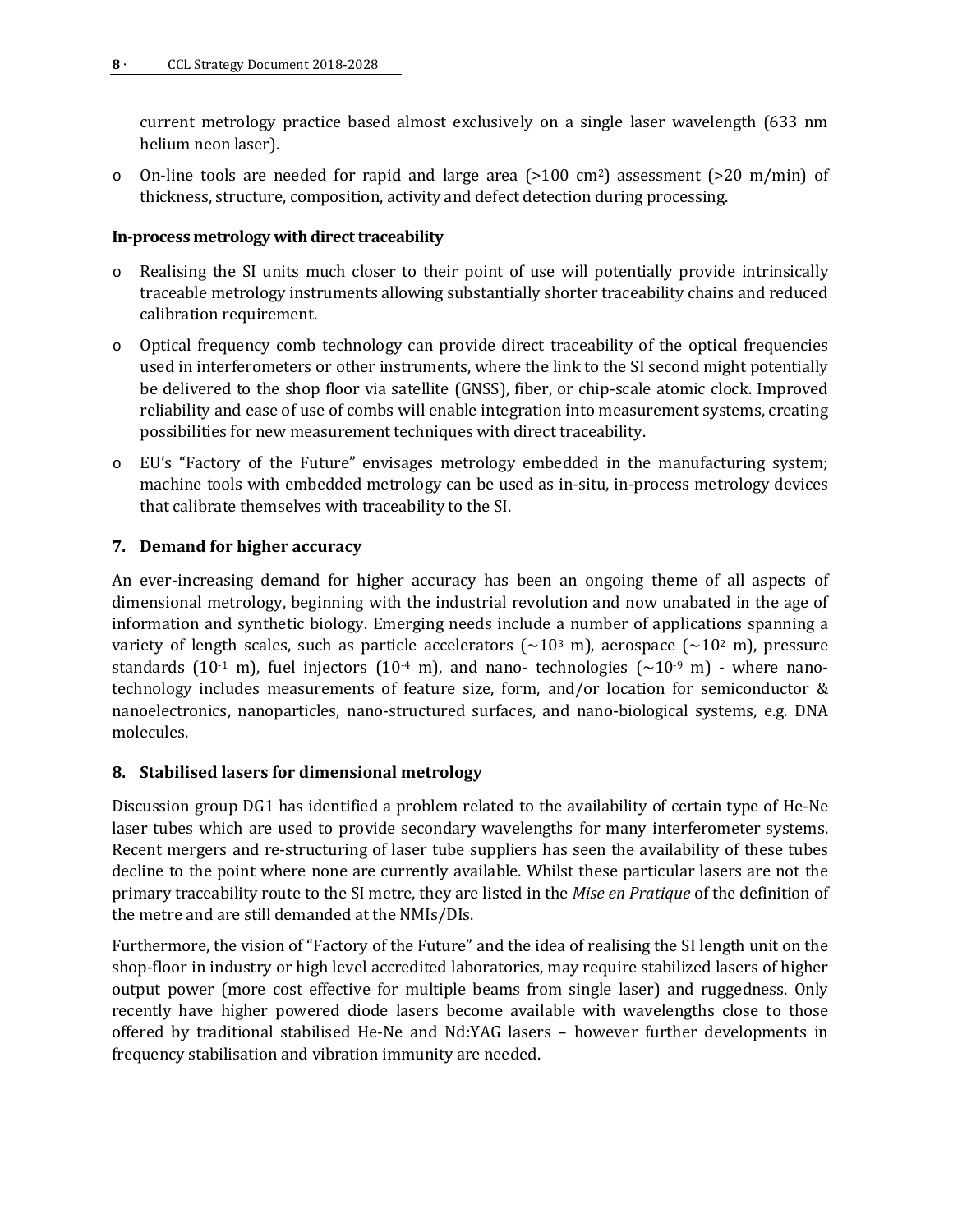# <span id="page-8-0"></span>**3. Vision and mission**

#### **Vision**

To be universally recognized as the world focus for length metrology.

#### **Mission**

To work with the NMIs of the BIPM Member States, the RMOs and strategic partners to promote global compatibility of length and angle measurements, through promoting traceability to the SI metre and associated derived units for length quantities.

## <span id="page-8-1"></span>**4. Strategy**

#### **Strategic Objectives**

- **1.** Promote global uniformity of length measurements
- **2.** Establish international equivalence of NMI calibration and measurement capabilities
- **3.** Support the development of length measurement science and technology

#### **Key initiatives**

- **1.** Support the activities of the CIPM MRA
- **2.** Develop the *Mise en Pratique* to include secondary realisations of the metre
- **3.** Develop guidance and activities to support confidence in emerging areas in length metrology

## <span id="page-8-3"></span><span id="page-8-2"></span>**5. Activities to support the strategy**

## <span id="page-8-4"></span>**5.1. Progressing metrology science**

## **5.1.1. Major changes in needs, technologies or areas of interest and the effect on the activities of the CCL**

Several technological developments had a direct effect on the activities of the CCL and its working groups. The first was the advent of frequency combs, which profoundly affected the traceability chain connecting vacuum wavelength of lasers to the definition of the second, and changed the emphasis of the CCL Working Group on the *Mise en Pratique* (MePWG) from metre definition and realisation to joint metre/second realisations linked by the speed of light. A result was that the CCL joined with the CCTF to create the Frequency Standards Working Group (WGFS). This re-organization served as one impetus for the broader reorganization of CCL's WGDM into WG-MRA and WG-S. The frequency comb also led to the end of key comparison BIPM.L-K10 which was first replaced with BIPM.L-K11 and then with CCL-K11. This final change was accompanied by the closing of the Length section at BIPM.

Concurrently, the increasing significance of nanotechnology was instrumental in the formation of the nanometrology discussion group (DG-7) as a separate working group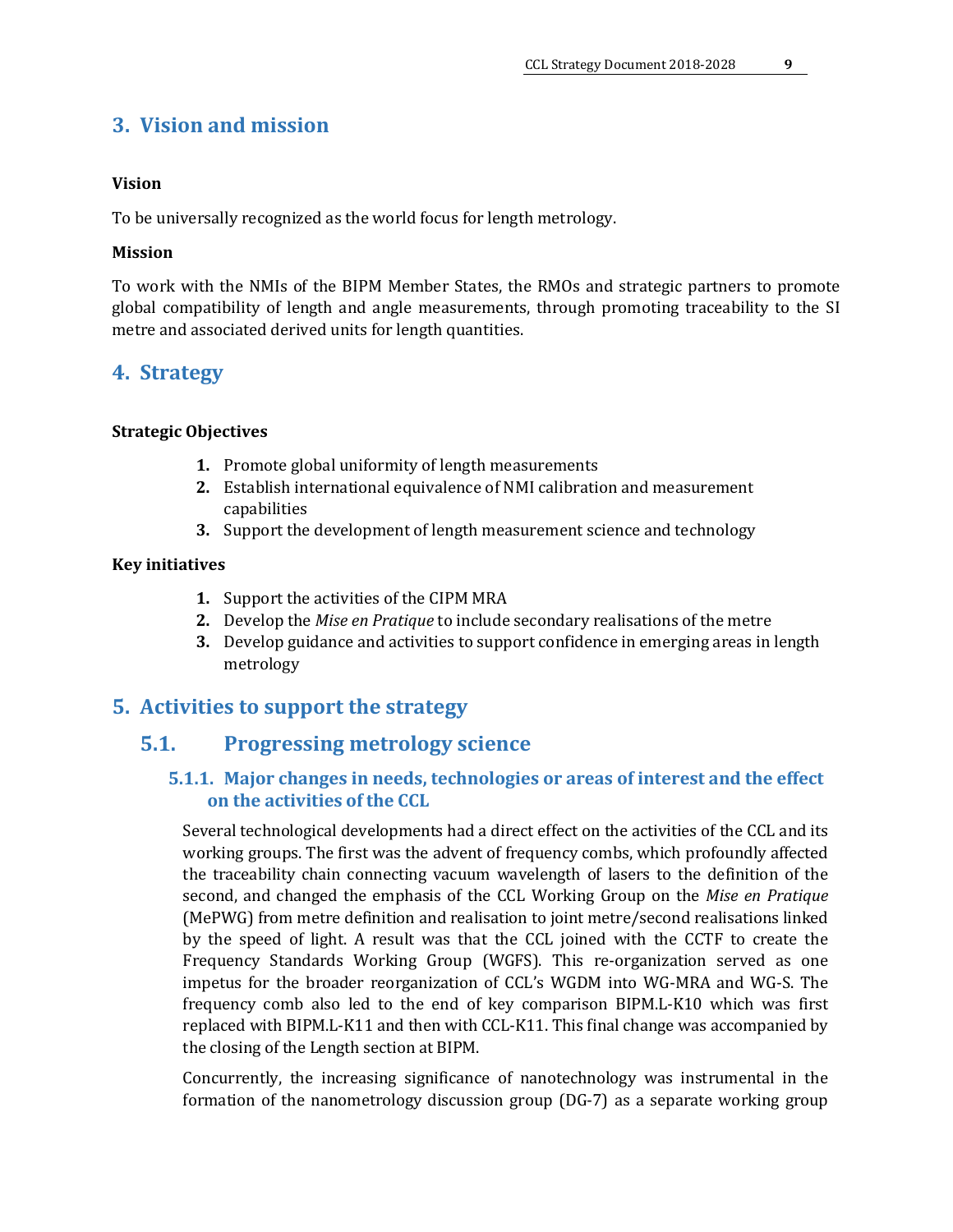(WG-N) with the same status as the WG-S and WG-MRA. The WG-N continues the work of the previous nanometrology discussion group: organizing nanometrology pilot studies and supplementary comparisons that address emerging needs in this field; raising the profile of nanometrology (CCL was the first CC with a working group on nanometrology); and serving as a CCL nanometrology contact point for relationships with other CCs and organizations outside CCL.

Another technology development influencing CCL work is the increasing accuracy of Coordinate Measuring Machines (CMMs) and their increased use for measurements at the accuracy level of NMIs. This was one driving force behind the decision to cancel the 'ball plate & hole plate' K6 key comparison and look for a new range of artefacts more related to real-world measurement, and to open wider the subject field for DG6. For example, several NMIs offer services for freeform or complex shapes and will require CMCs in this area with underpinning comparison evidence. Coordinate metrology has rapidly evolved from a CMM-based discipline into a wider one with a variety of instruments. This suggested the introduction of the more general term Coordinate Measuring System (CMS), which includes the CMMs. Important areas where CCL's attention might be required are the (dimensional) Computed Tomography (CT) and the coordinate metrology of large volumes (several cubic metres). These issues and other ongoing technological developments are discussed further in the next section.

#### <span id="page-9-0"></span>**5.1.2. NMI research activities**

CCL encourages the NMIs to undertake research that addresses the challenges highlighted earlier in this document and expect that the CCL will play an active role in resolving the outstanding issues. Apart from the technical discussions in the various CCL Discussion Groups, there is no overall coordination of the NMIs' research work, somewhat due to the varied needs of the different economies. The only inter-NMI coordination of research efforts that occurs is within EURAMET, under the EMPIR programme which is now setting European Metrology Networks, which have specific NMI research coordination tasks to perform (in their area of influence).

# <span id="page-9-1"></span>**5.2. Improving stakeholder involvement**

There are stakeholders concerned with the work of CCL at several levels. At the highest level, any NMI who is a member of the MRA is a stakeholder with considerable interest in the process, and already provides input directly through their CCL representatives and via CIPM or CGPM.

Beyond the NMIs, important stakeholders include the RMOs, certification bodies, standards organizations, calibration laboratories, equipment manufacturers, military, and government legislative or regulatory bodies involved with new laws and directives. The ultimate beneficiaries are the industries that rely on the organizations listed above, and consumers served by these industries. For length metrology, some major industrial stakeholders include automotive, aerospace, and semiconductor manufacture, but an exhaustive list would touch on every aspect of manufacturing, engineering, and science (e.g. geodetic measurement for particle accelerators, interferometry for satellite missions, alignment of RF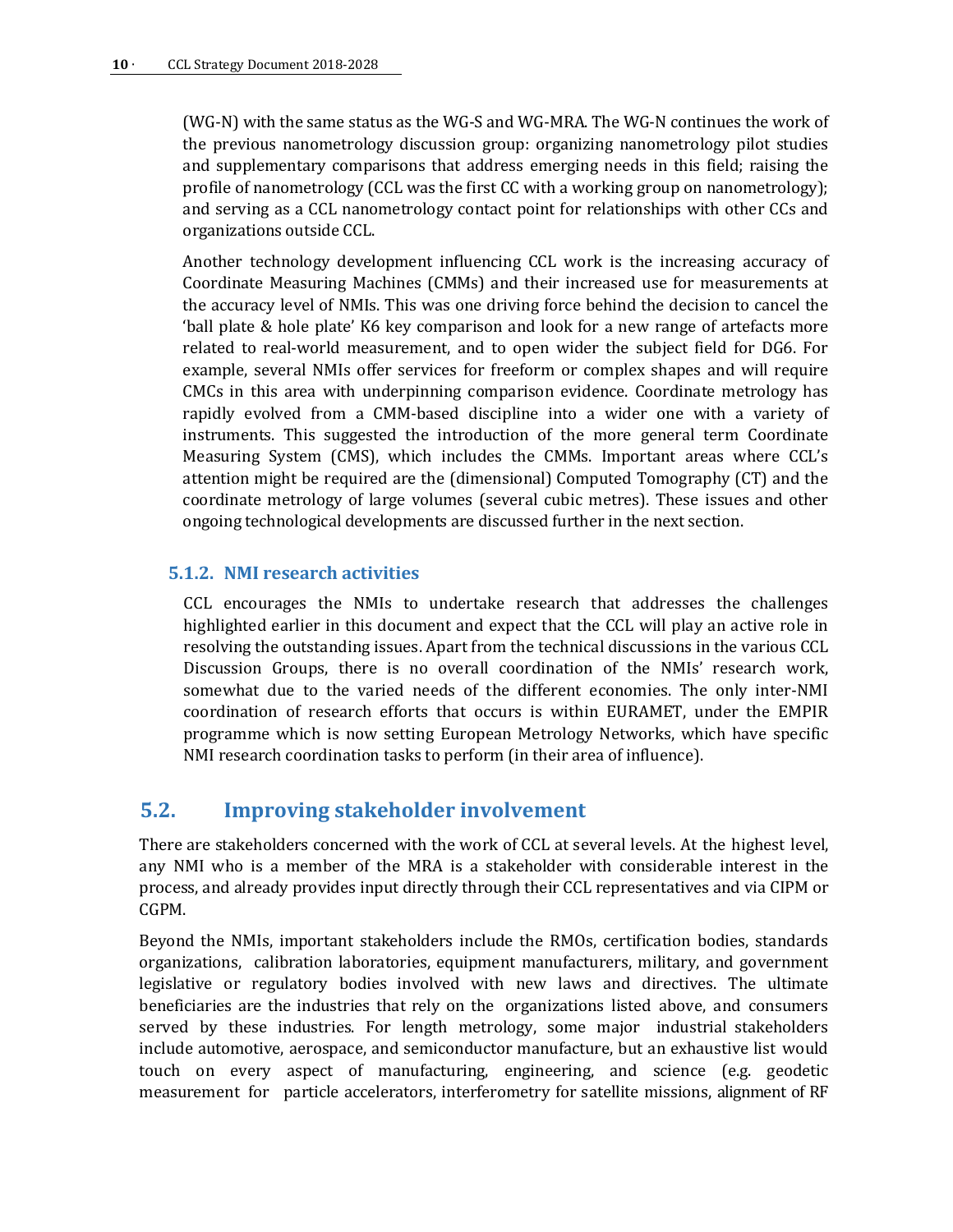antennas, waveguide and aperture calibration for communications and radiometry, vibration isolation platforms, robot metrology for healthcare, transport, etc.)

When appropriate, stakeholders beyond the NMIs can provide feedback through their NMI; NMIs are generally sensitive to stakeholders who describe un-met measurement needs or have problems with the existing measurement infrastructure. The NMIs gather feedback through direct contact with individuals in industry, participation in standards organizations, or through workshops and conferences. In some cases, stakeholders sit on program formulation committees or advisory boards that guide NMI research activities. Although stakeholders are not normally allowed to participate in CCL meetings, this would be possible under existing CIPM rules, if required. However, the anticipated route for stakeholder involvement is via input to the NMIs' programmes or coordinated research actions such as the European Metrology Research Programme, [EMRP](http://www.euramet.org/index.php?id=emrp) (now complete) and its successor European Metrology Programme on Innovation and Research, **EMPIR** (in progress).

#### <span id="page-10-0"></span>**5.2.1. Coordination with Standards Organizations**

The CCL can most effectively carry out future work by maintaining close ties to standards organizations, because we are mutual stakeholders with a strong interest in the work of the other organization. In fact, there has long been an informal but significant relationship in this regard; for many years CCL laboratories and CCL committee members have played a leading role in national, international, and industrybased standards organizations, a notable example being ISO/TC213 and the development of the GPS (Geometrical Product Specification) system of ISO standards. The recent bi-lateral decision of establishing a formal liaison between CCL and the ISO/TC213 is a notable example of mutual involvement of stakeholders. Looking toward future work, as CCL starts to promote new length standards based on the new silicon lattice realisation of the metre (section 5.1), the impact will be magnified when standards organizations take up our recommendations. Similarly, we will benefit from close cooperation with standards groups as we explore new ideas about verification of CMM performance for non-task-specific measurements. In Europe, parts of the EMPIR Programme are specifically dedicated to coordinating and performing pre-normative work at the NMIs.

## <span id="page-10-2"></span><span id="page-10-1"></span>**5.3. Promoting global comparability**

#### **5.3.1. Support of comparisons and CMCs**

#### **Selection of key comparison topics**

The guiding philosophy behind the selection of the key comparisons was to establish a suite of comparisons that test the basic techniques and skills underlying NMI measurements. In principle, any CMC can be related back to one of these techniques, by arguing that the basic technique was tested in some key comparison. When the relationship of the new CMC to the key comparison is tenuous, a regional supplementary comparison might be needed to bolster the claims. But the MRA was never intended to require comparisons of every possible measurement; if the relationship is reasonably direct, we may rely on the quality system to assure confidence in the new CMC.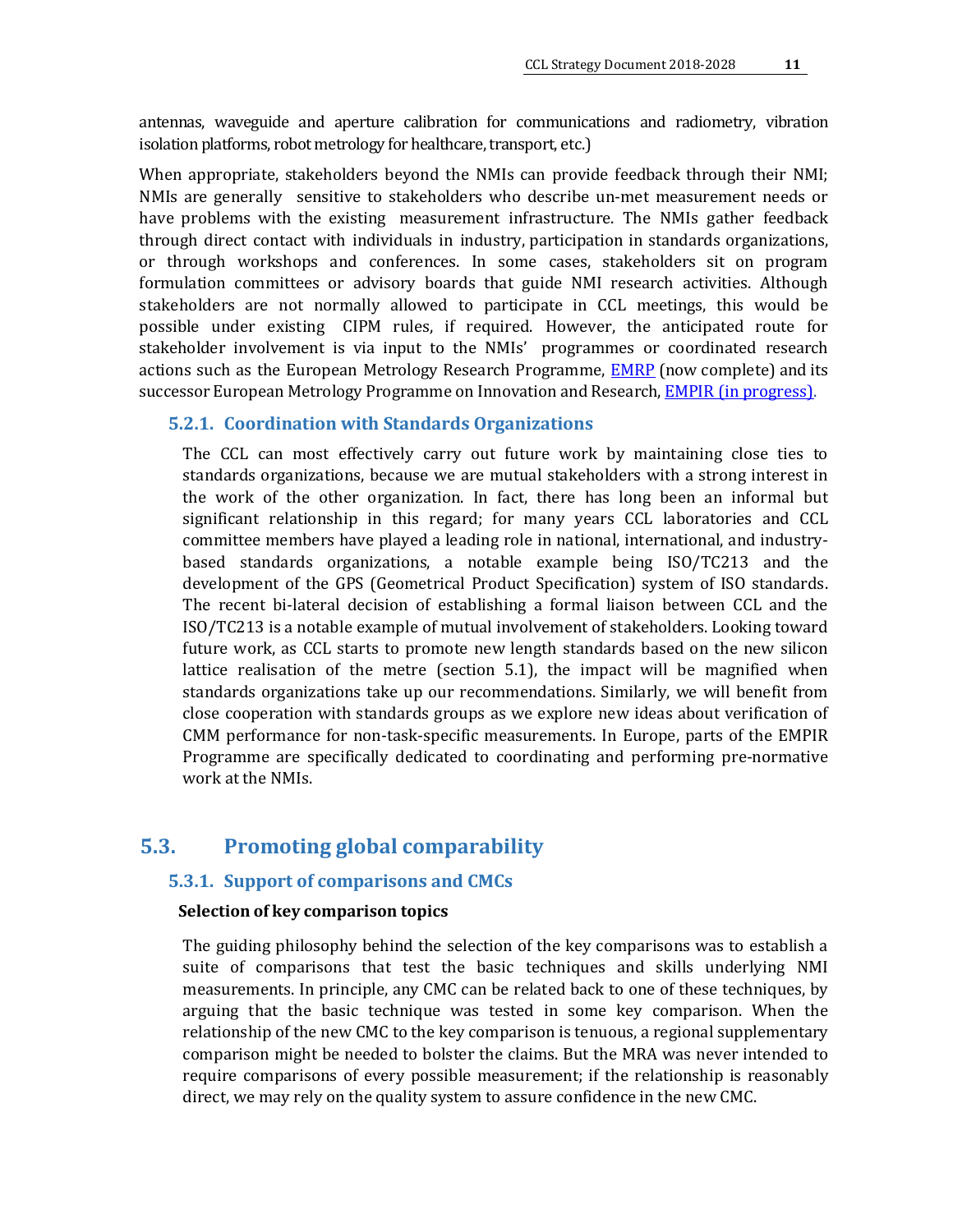It may be anticipated that the trends described in sections 2 and 5 will require new comparisons to support new measurement technologies. There are not yet any concrete proposals for any new key comparisons, although there are anticipated needs, including some which are now being addressed by pilot studies in nanometrology. Comparisons will only be considered when the metrology uses techniques which are not already tested by existing comparisons, or when existing techniques have to be augmented to operate at considerably different ranges or environments (e.g. interferometry in a shop-floor situation over tens of metres).

The CMCs in length are organised in a hierarchical categorisation scheme known as the ['DimVIM'.](http://www.bipm.org/utils/common/pdf/DimVIM/dim-vim-en.pdf) The majority are in the sub-classification of dimensional metrology, the remainder concerning laser frequencies (for realization of the metre).

It is clear that there is not a direct one-to-one mapping between comparison topics and CMCs – instead the comparison topics are chosen to test the key techniques of dimensional and laser frequency metrology. Although the comparison titles refer to artefacts, rather than techniques, the different types of artefacts require different measuring techniques and skills. The following skills and techniques are tested by the dimensional comparisons (based on WGDM discussions from 2001, with subsequent updates such as the decision to add CCL-K7 and CCL-K8 to the comparison portfolio).

| <b>Principal Techniques</b>                 | CCL-K1         | CCL-K2         |                | CCL-K3         | CCL-K4         |                | CCL-K5         | CCL-K6         | CCL-K7         | CCL-K8         |
|---------------------------------------------|----------------|----------------|----------------|----------------|----------------|----------------|----------------|----------------|----------------|----------------|
|                                             | gauge block    | length bar     | poly           | gau.           | diameter       | ball           | step           | 2D CMM         | linescale      | surf tex.      |
| <b>Realizing the Metre definition</b>       |                |                |                |                |                |                |                |                |                |                |
| Interferometry                              | $\overline{2}$ | $\overline{2}$ |                |                | $\overline{2}$ |                | $\overline{2}$ | $\overline{2}$ | $\overline{2}$ | 1              |
| Wavelengths in air                          | $\overline{2}$ | $\overline{2}$ |                |                | $\overline{2}$ |                | $\overline{2}$ | $\overline{2}$ | $\overline{2}$ | 1              |
| <b>Gauge Issues</b>                         |                |                |                |                |                |                |                |                |                |                |
| <b>Temperature of Gauge</b>                 |                | 2              |                |                | 2              |                | 2              | $\overline{2}$ | $\mathbf{z}$   |                |
| <b>Mounting &amp; Aligning</b>              |                | $\overline{2}$ |                | $\overline{2}$ | $\overline{2}$ |                | $\overline{2}$ | $\overline{2}$ | $\overline{2}$ |                |
| <b>Wavefront Probing</b>                    |                |                |                |                |                |                |                |                |                |                |
| <b>Reflection Phase Effects</b>             | 2              |                |                |                |                |                |                |                |                |                |
| <b>Wringing</b>                             | $\overline{2}$ |                |                |                |                |                |                |                |                |                |
| <b>Mechanical Probing</b>                   |                |                |                |                |                |                |                |                |                |                |
| Stylus contacting at surface, 1-D           |                |                |                |                | 2              |                | 2              |                |                | 2              |
| <b>Bi-directional probing for size</b>      |                |                |                |                | $\overline{2}$ |                | $\overline{2}$ |                |                |                |
| Probing for 3-D center coordinates          |                |                |                |                |                | $\overline{2}$ |                | $\overline{2}$ |                |                |
| <b>Image Probing</b>                        |                |                |                |                |                |                |                |                |                |                |
| <b>Sensing Line Centres</b>                 |                |                |                |                |                |                |                |                | $\overline{2}$ |                |
| <b>Angle Metrology</b>                      |                |                |                |                |                |                |                |                |                |                |
| Measuring small angles (autocoll.)          |                |                |                | $\overline{2}$ |                |                |                |                |                |                |
| Large Angle Gen: Circle Dividers            |                |                | $\overline{2}$ | ٠              |                |                |                | $\overline{1}$ |                |                |
| Small Angle Gen: SineBar, CircDiv.          |                |                |                | $\overline{2}$ |                |                |                |                |                |                |
| Formal mathematical processing of data sets |                |                |                |                |                |                |                |                |                |                |
| <b>ISO parameter extraction</b>             |                |                |                |                |                |                |                |                |                | $\overline{2}$ |
| <b>Form Metrology</b>                       |                |                |                |                |                |                |                |                |                |                |
| <b>Flatness</b>                             |                |                |                |                |                |                |                |                |                | 1              |
| <b>Roundness</b>                            |                |                |                |                | 1              |                |                |                |                |                |
| <b>Thread, Gear Profile</b>                 |                |                |                |                |                |                |                |                |                |                |
| 3-D Surface                                 |                |                |                |                |                |                |                |                |                | 1              |

Figure 2: Relation of principal techniques to key comparisons. An entry of  $\frac{2}{\epsilon}$  in the table indicates that the key comparison topic provides a strong test of the technique. An entry of  $\overline{1}$ indicates that the technique has some relation to the key comparison but is not a major consideration.

The number of CMCs in length published in the KCDB increased from 1341 in 2012 to 1626 in 2018. It is expected that CMCs in length will have only a marginal increase in the near future.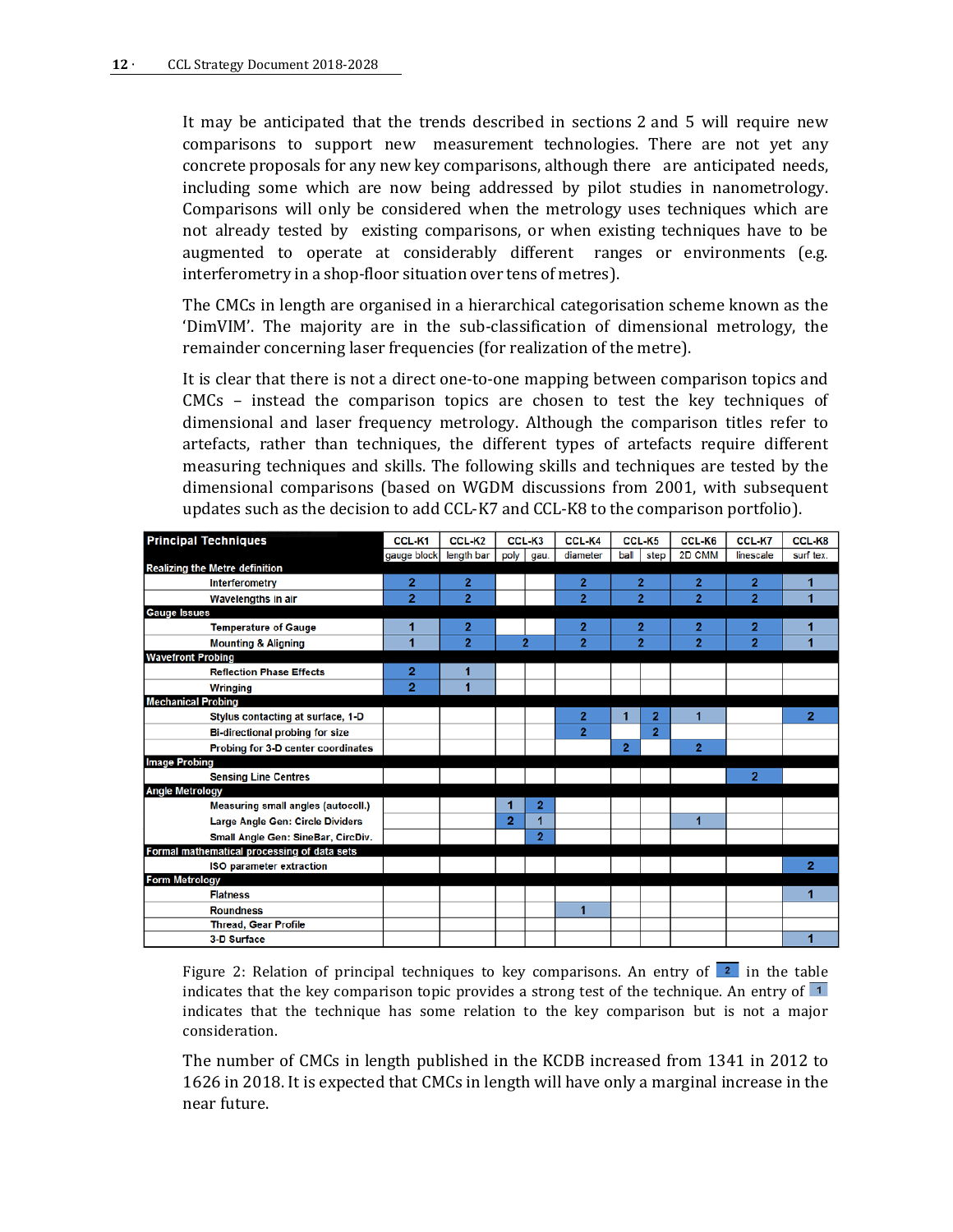#### <span id="page-12-0"></span>**5.3.2. Important achievements/outcomes**

Many of the activities of the CCL and its working groups over the period 1999-2018 have focused on delivering the workload of the CIPM MRA in the most efficient, yet scientifically rigorous way. It is worthwhile to summarise these outputs and achievements here in case that other Consultative Committees may benefit from the work of CCL.

## **1. Identification of the Key Comparisons based on the concept of "How far the light shines" and the Principal Techniques in Dimensional Metrology (WGDM, sWG-KC)**

Rather than a series of comparisons based on different dimensional ranges, different quantities and different measuring instruments, the comparison portfolio is based on testing the principal techniques required of a competent dimensional metrology laboratory, with different comparisons testing different techniques. Where possible, a range of different sized artefacts and materials is included in each comparison, e.g. in the K1 comparison, gauges typically range from 1 mm to 1000 mm and are in two or more materials.

Ability of a participant to do well in one comparison is taken as evidence of competence in all services based on similar techniques, backed by a fully operational quality system. Thus, good performance in the K1 comparison can support all gauge block services of the participant including those based on mechanical contact rather than interferometry; internal comparison audits ensure the traceability between K1 interferometry equipment and other services.

#### **2. DimVIM, the CCL Length Services Classification scheme, which has been translated into 14 languages and has served as a template for other CCs, accreditation bodies, and other organizations (WGDM, sWG-CMC)**

CCL was the first CC to develop a categorization scheme (DimVIM) for the CMCs (in 1999). The original list has now been translated by dimensional experts into 14 languages, ensuring harmonization of terms and CMCs across the regions. External agencies are now using the DimVIM for similar activities. The multi-language [DimVIM i](http://www.bipm.org/en/committees/cc/ccl/dimvim.html)s made freely available from the BIPM web server.

Cross-CC discussions have already taken place with regards to harmonizing categories which overlap CC fields of expertise, e.g. thermal expansion of reference material (CCT) vs. thermal expansion of dimensional artefacts (CCL).

#### **3. Concept o[f CCL-RMO comparisons \(](http://www.bipm.org/wg/CCL/CCL-WG/Allowed/General_CCL-WG_docs/CCL-WG-MRA-GD-2.pdf)interlinked RMOs in same comparison) (WGDM)**

The interlinked RMO comparisons improve the efficiency of the process where there are insufficient numbers of laboratories offering a service to make the classical scheme (of CCL and multiple RMO comparisons) worthwhile. It reduces the burden of the CCL laboratories which are often used as linking laboratories which must take part in multiple comparisons. Interlinking of inter-regional RMO comparisons can be performed through a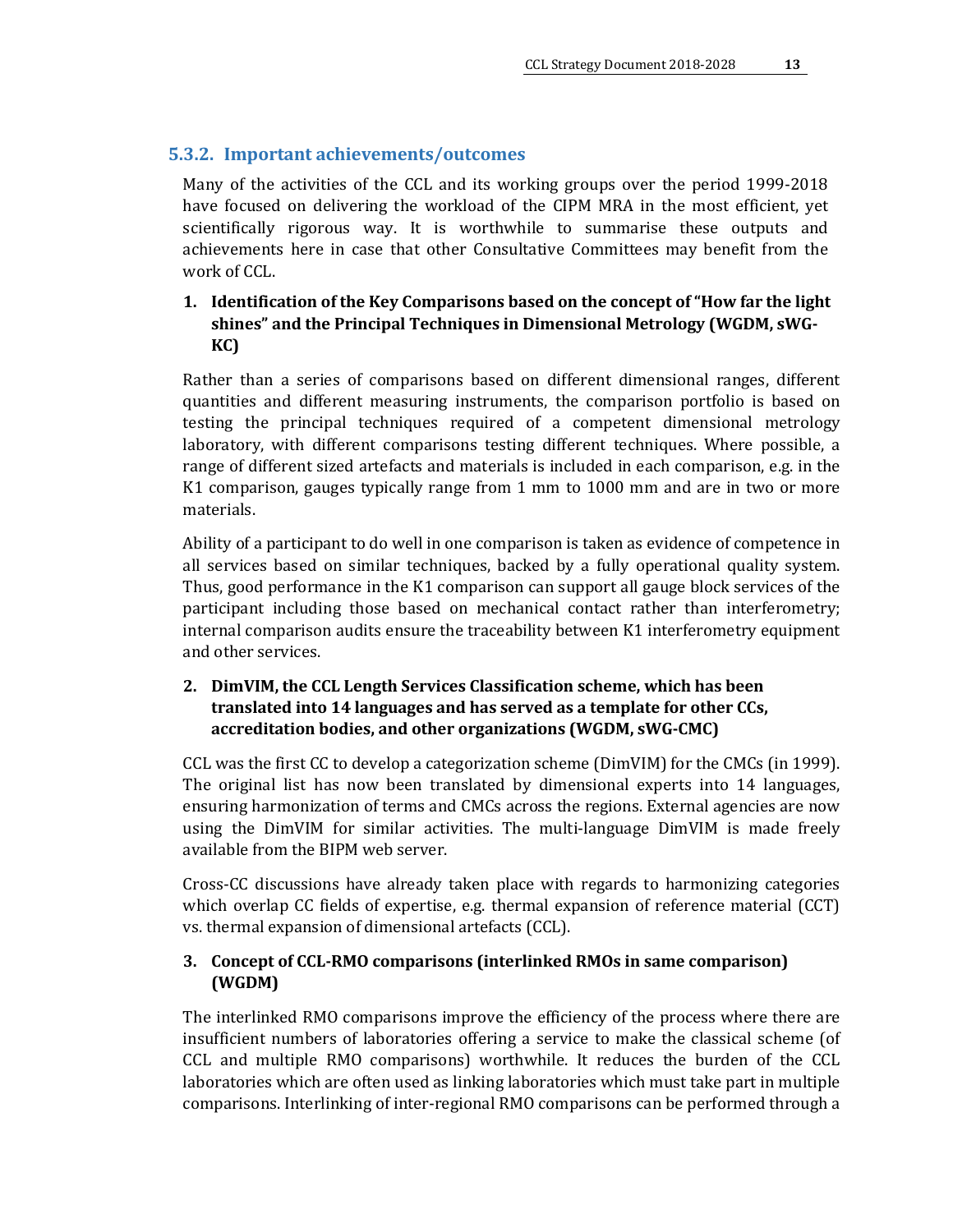'virtual CCL comparison' when CCL members take part within the RMO comparisons, thus allowing for comparison of performance across the regions.

### **4. Guidance documents on formatting of CMCs (WGDM, sWG-CMC)**

WGDM's efforts in harmonizing the service categories was extended to harmonization of the CMC template files with the result that Length CMCs were amongst the first to enter the KCDB. The guidance document on CMCs was updated in 2015 to form the basis of a new WG-MRA guidance document [\(CCL-WG/MRA-GD-5\)](http://www.bipm.org/wg/CCL/CCL-WG/Allowed/General_CCL-WG_docs/CCL-WG-MRA-GD-5-V2.doc).

## **5. Methods of key comparison analysis, including hosting a workshop (WGDM)**

As the first key comparisons were being completed several methods for analysis of the results emerged from different communities. CCL via its WGDM organized a [workshop](http://www.bipm.org/wg/CCL/CCL-WG/Restricted/2005/WGDM-Meeting-DOCS-2005.zip) (13-14 September 2005) on analysis of key comparisons, held at the BIPM. Participations included papers and presentations by members of the BIPM Director's Group on uncertainties.

## **6. Comparison protocols that have served as a model for subsequent comparisons (WGDM) and have evolved into accepted templates** [\(CCL-WG/MRA-GD-3.1\)](http://www.bipm.org/wg/CCL/CCL-WG/Allowed/General_CCL-WG_docs/CCL-WG-MRA-GD-3.1-KC-technical-protocol-template.doc)**for future comparisons.**

To reduce the burden on future pilots, all comparison protocol documents from CCL key comparisons are made available from the KCDB and previous pilots offer them to future pilots to use. The protocols from the earlier comparisons were adapted and edited for use in later comparisons. The principal items across the portfolio have been edited into a template comparison protocol, which is made available (from the CCL website) for use by future pilots of comparisons.

## **7. Detailed guidance document** [\(CCL-WG/MRA-GD-1\)](http://www.bipm.org/wg/CCL/CCL-WG/Allowed/General_CCL-WG_docs/CCL-WG-MRA-GD-1-v6.pdf) **on conducting comparisons and evaluating impact on CMCs (WGDM, sWG-KC)**

Keeping track of the various CIPM, JCRB and CCL rules and guidance on performing comparisons and evaluating the impact of the results on CMCs is important; a summary document of all decisions of CCL, CIPM and JCRB that relate to comparisons and CMCs has been prepared, including a flow chart of the process and detailed instructions at every stage, demarking the tasks and responsibilities of the WG-MRA and its two sub groups on CMCs and KCs.

## **8. Template document for preparing key comparison final reports** [\(CCL-WG/MRA-](http://www.bipm.org/wg/CCL/CCL-WG/Allowed/General_CCL-WG_docs/CCL-WG-MRA-GD-3.2-KC-report-template.doc)[GD-3.2,](http://www.bipm.org/wg/CCL/CCL-WG/Allowed/General_CCL-WG_docs/CCL-WG-MRA-GD-3.2-KC-report-template.doc) [CCL-](http://www.bipm.org/wg/CCL/CCL-WG/Allowed/General_CCL-WG_docs/CCL-WG-MRA-GD-3.3-Executive-report-template.doc) [WG/MRA-GD-3.3\)](http://www.bipm.org/wg/CCL/CCL-WG/Allowed/General_CCL-WG_docs/CCL-WG-MRA-GD-3.3-Executive-report-template.doc) **and guidance on preparing reports** [\(CCL-WG/MRA-](http://www.bipm.org/wg/CCL/CCL-WG/Allowed/General_CCL-WG_docs/CCL-WG-MRA-GD-3-v1.5.doc)[GD-3\)](http://www.bipm.org/wg/CCL/CCL-WG/Allowed/General_CCL-WG_docs/CCL-WG-MRA-GD-3-v1.5.doc) **(sWG-KC)**

Further assistance was given to comparison pilots, by condensing the outputs of the workshop on comparison analysis, recent CIPM decisions, and experience of previous pilots, by preparing guidance and template documents for key comparison report writing. These are made freely available in the BIPM web site. The documents include spreadsheets for analyzing comparison results.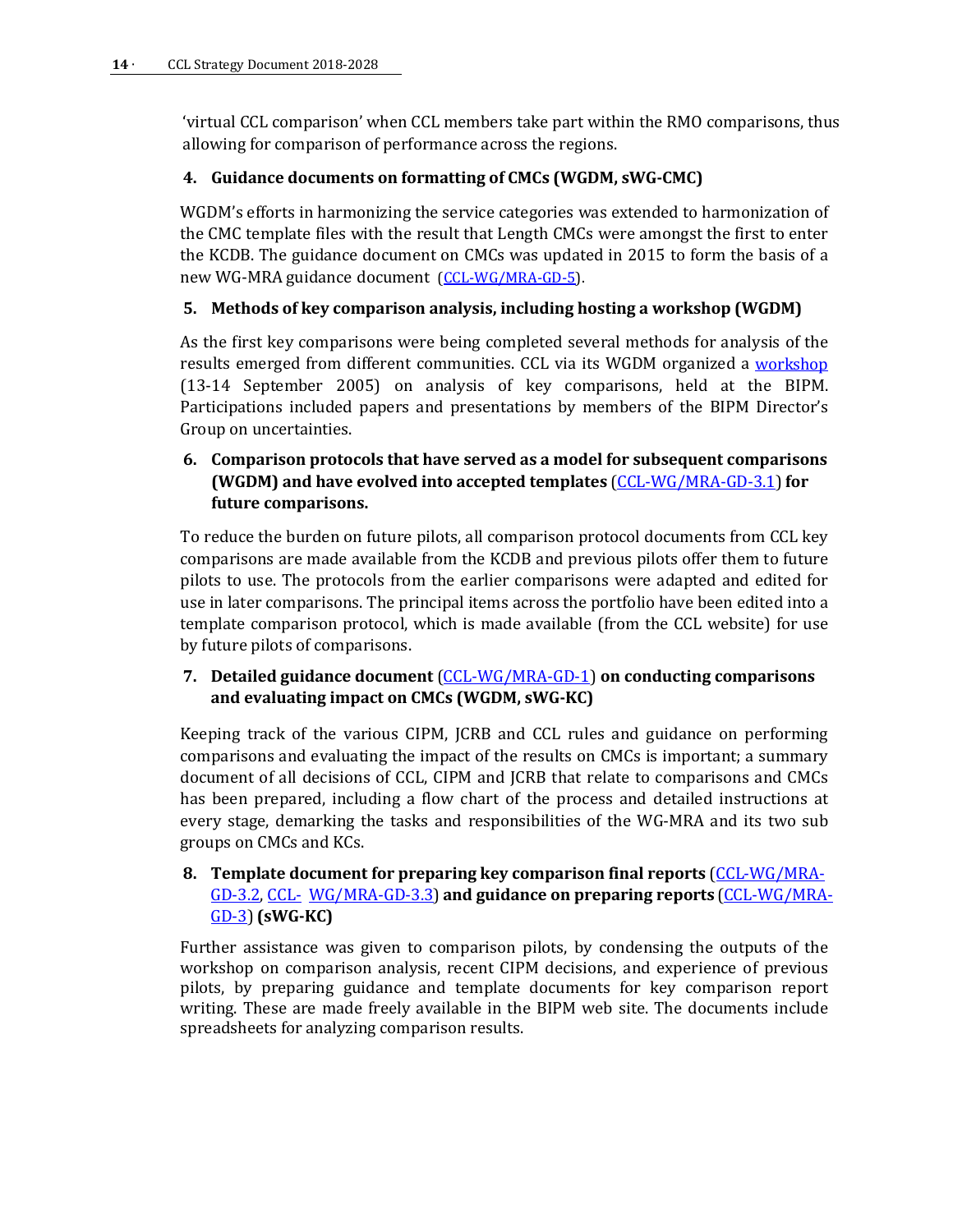#### **9. Linking concepts**

Dimensional metrology comparisons are artefact based, and due to possible damage to artefacts caused by the accelerated use experienced during a comparison, they are unsuitable for large circulations. Thus, different artefacts are used in the CCL comparisons, with variations in: materials, nominal sizes, quality, hardness, form errors, pre-existing damage, or thermal properties. Some properties lead to systematic bias in results which some participants are unable to determine, however they should be covered by the uncertainty budget. Comparing the results of an artefact value in one comparison with the value of a different artefact in another comparison is not straightforward. Equivalency of participants has to be judged on a comparison by comparison basis and linking of one comparison to another cannot be accomplished by purely numerical means unless further analysis is performed. TG-L has been addressing this issue and a workshop was held in 2007 to discuss various ways of linking comparisons. Three well established methods are now available which can be chosen to link comparison on a case by case basis. A full linking exercise for one key comparison topic (K8, surface texture) has been accomplished, serving as a template for linking further comparisons, planned for the near future.

The Task Group on linking has issued guidance on linking of comparisons and has provided a list of comparisons which may now be linked using one of the available methods. The Task Group works with the pilots of comparisons to help perform the linking.

#### **10. Detailed review of all comparison final reports.**

At its meeting in 2013, WG-MRA instigated a procedure for improving the quality of MRA comparison final reports by requiring the chair of sWG-KC to allocate at least two persons from the WG-MRA to perform a detailed review of all future key and supplementary comparison final reports before they are approved for entry into the KCDB.

#### **11. Instigation of the procedures for inclusion of 'flexible scope' CMCs.**

The 2015 WG-MRA meeting proposed and CCL (2015) accepted the concept of allowing generic one- dimensional length CMCs (e.g. for services offered using a CMM) to be included in the KCDB Appendix C. This allows an increase in the number of services offered to customers, which are covered by the CIPM MRA but without any significant increase in CMC numbers. A flexible-scope CMC however may raise an issue on its exact boundaries, i.e. how flexible it can be. The DG6 discussed this issue thoroughly and the outcomes are captured in the document CCL-GD-06 (approved by CCL in 2018).

## <span id="page-14-0"></span>**5.3.3. Major challenges and difficulties encountered and issues that require resolution**

#### **1. Extent of the comparison portfolio**

It is challenging to strike the appropriate balance in deciding how much comparison activity is required. There is a great need for an efficient, small set of comparisons that is not unnecessarily burdensome, but CMCs for specialized measurements may be only tangentially supported by this set of comparisons. Always there is a question, "How far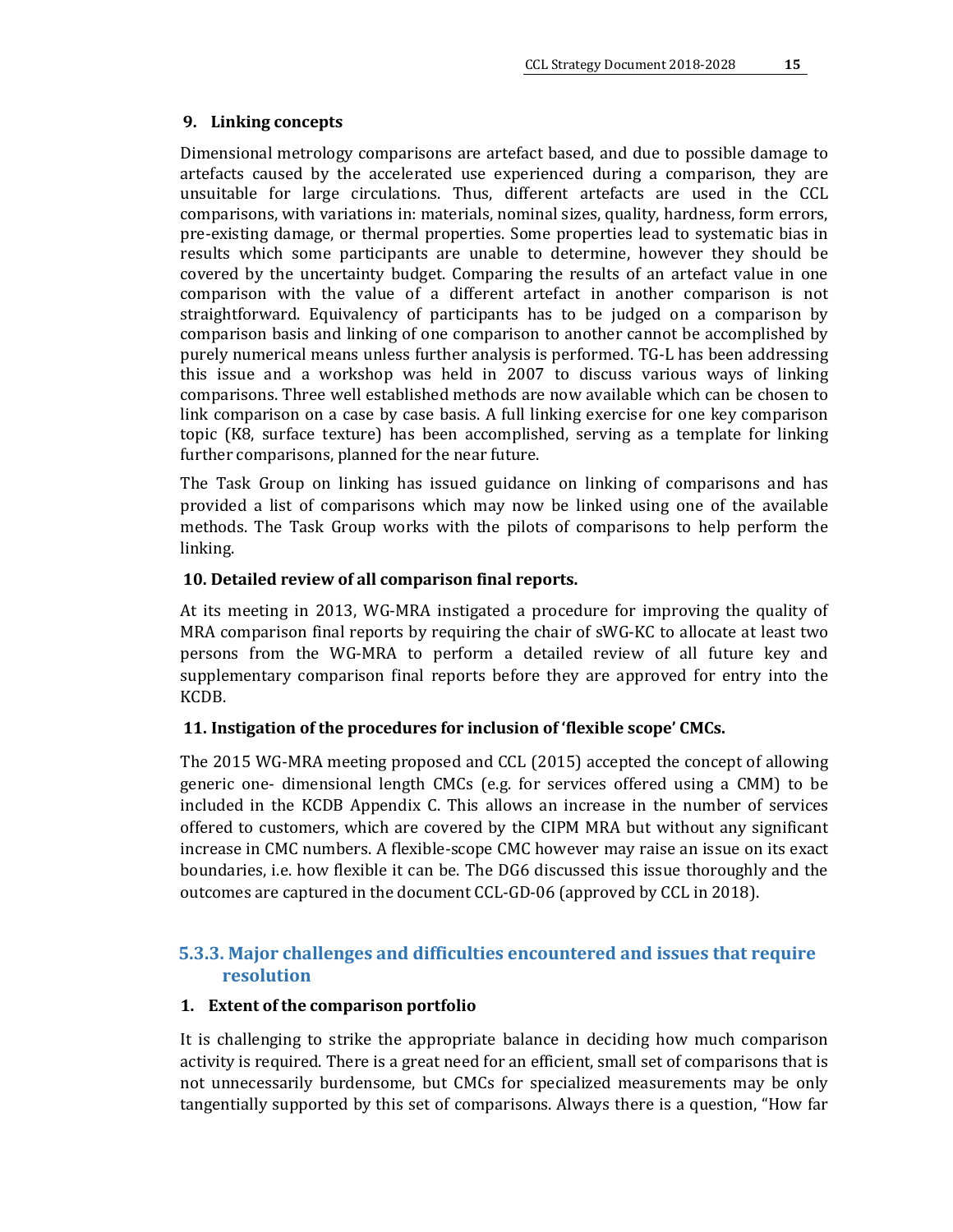does the light shine?"

## **2. Difficulty recruiting pilots**

As the comparisons become routine with little recognition for the work, it is more difficult to recruit pilot laboratories. This is further complicated by the fact that piloting and participating in comparisons consumes significant resources for which it is sometimes difficult to get institutional support, even for the purchase of needed artefacts.

## **3. Linking issues**

Questions relating to linking a set of CCL and/or RMO comparisons conducted at different times over a longer period are yet to be addressed in a satisfactory way, but the Task Group on Linking has issued guidance on how best to link at this time.

## **4. Artefact instability**

Artefact stability and damage during shipment continue to be significant problems for many comparisons. The damage occurs despite best handling efforts and comes partly from the fact that a 2-year comparison sees handling and measurement of the artefacts once every month – far more frequent than a typical triennial calibration usually experienced by artefacts.

## **5. Artefact circulation**

Customs and shipping problems contribute to the challenge of keeping comparisons on schedule.

#### **6. Corrective actions on CMCs**

Even with considerable effort, there has been imperfect follow-up on needed corrective action following problematic measurement results. However recent initiatives set in place in 2015 and followed at the subsequent WG-MRA meetings in 2016-2018 have managed to address all the corrective actions identified in Executive Reports in a coherent and constructive manner. This does, however, require vigilance and extra effort within the RMO TC-L communities, particularly by the TC-L chair persons.

## <span id="page-15-0"></span>**5.3.4. Information on repeat frequencies of any comparisons to date**

Detailed information on repeat frequencies is maintained by the sub working group on key comparisons (sWG- KC), and is given in the Key Comparison Planning Spreadsheet [\(CCL-WG/MRA-GD-4\)](http://www.bipm.org/wg/CCL/CCL-WG/Allowed/General_CCL-WG_docs/CCL-WG-MRA-GD4-KC-Planning.xls). The original intent was to repeat comparisons every 7 years, but in many cases the interval has stretched to 10 years, which has been established by the CCL (2012) as the maximum interval for key comparisons and maximum interval at which an NMI must repeat a comparison.

In some cases, the comparison has been restructured: the K2 comparison of long end standards was absorbed into the gage block comparison K1, and BIPM.L-K10 has been subsumed by CCL-K11. The K6 comparison has been terminated but is expected to be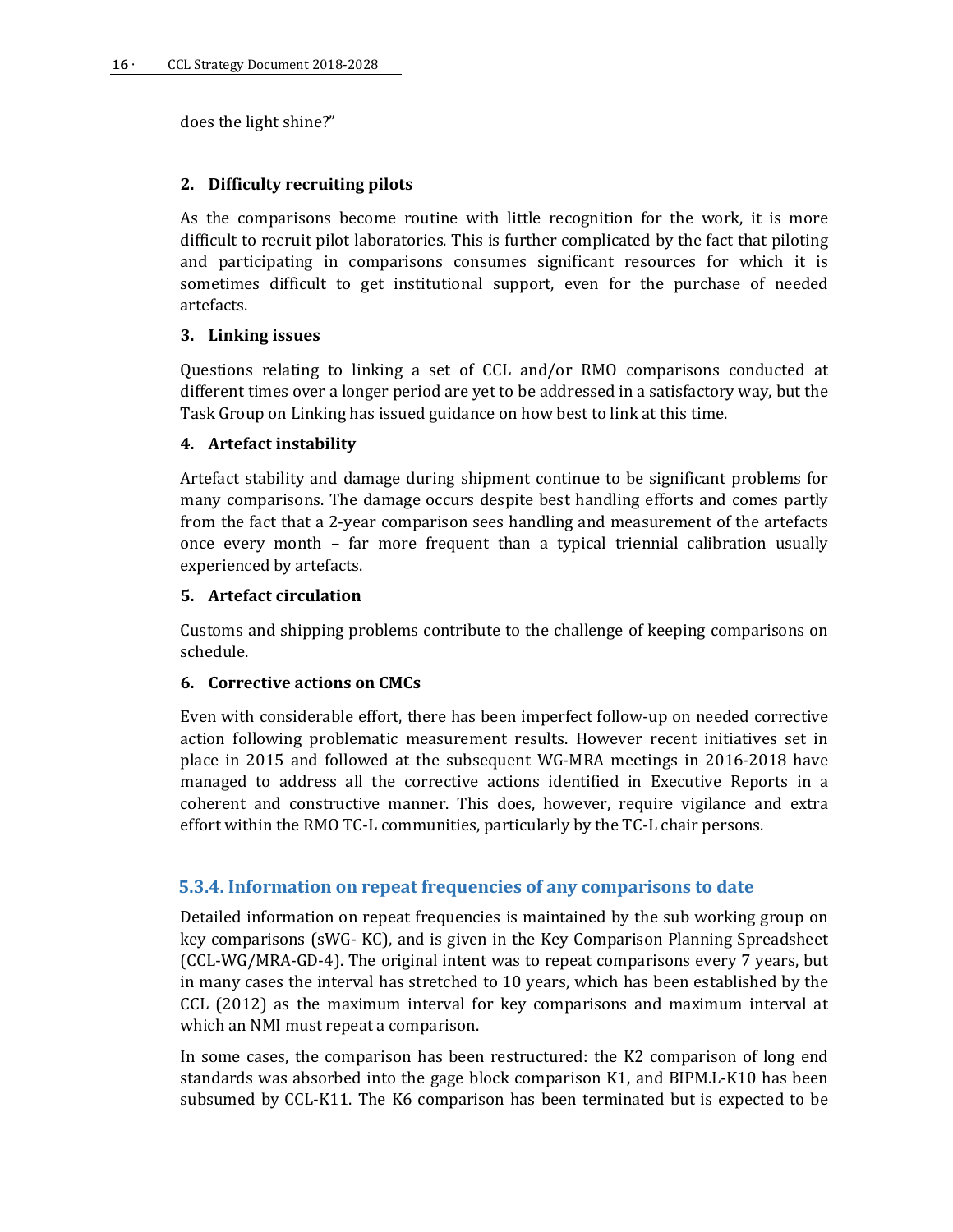replaced by a CMM comparison of some kind. Two new key comparison topics have been added—K7 (line scales) and K8 (surface texture). However, the portfolio of comparison topics is not expected to see significant growth.

## <span id="page-16-0"></span>**5.4. Work program of the BIPM laboratories**

At the present time, there is no length program at BIPM, and consequently there are few suggestions for the program. Educational efforts, such as the BIPM Capacity Building and Knowledge Transfer (CBKT) Programme, have proven useful in the past and should be continued.

However, recent discussions in WG-S and WG-MRA have brought to light some issues, which may require eventual resolution or involvement by the BIPM, such as variation in CMC and KC planning and reviewing activities in different regions.

#### **Traceability to the metre**

Since the BIPM length section closure, the laser key comparison activity (which is essentially a 'free calibration service') has been operated by several node laboratories of the CCL-K11 comparison, all currently offering this service for free. Thus, the cost of the verification service, previously funded from the BIPM budget, is now funded directly by the NMIs. Instead of a single facility, 5 node laboratories with essentially duplicate facilities make the service available. As NMI research activities evolve, it remains to be seen whether the node laboratories will continue to offer this free service. Verification of traceability to the metre may then only be available on a commercial paid-for basis.

#### **Loss of centralized expertise (absorption cells, etc.)**

For many years the centralized expertise at BIPM allowed it to act as a clearing house for useful information relating to the SI metre, and the loss of this resource may have an adverse impact on some CCL member states. For example, information is emerging about a worldwide reduction in the availability of iodine cells suitable for metre realization lasers. This niche activity was previously provided by the BIPM until closure of the length section. Many CCL laboratories now use femtosecond combs as their traceability route and the demand from them for iodine cells has declined. However, smaller economies which do not have recourse to the levels of accuracy provided by comb systems still rely on iodine-stabilised lasers for their metre realization. Lack of qualified iodine cells may become a barrier to these and future economies achieving SI traceability for length metrology.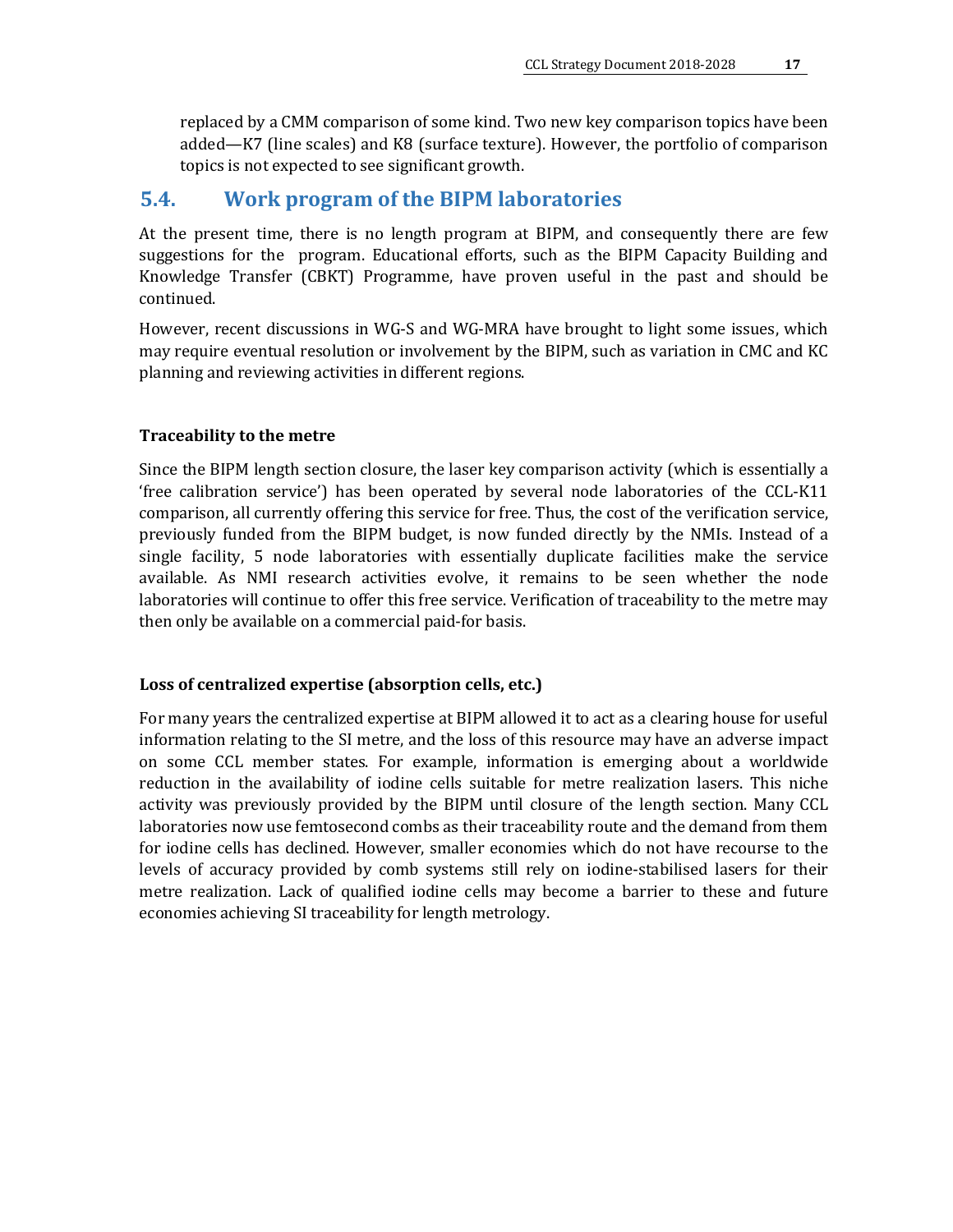## **Annex**

## <span id="page-17-1"></span><span id="page-17-0"></span>1. General information

Name: Consultative Committee for Length

Date established: 1952

CC President: Ismael Castelazo

CC Executive Secretary: Gianna Panfilo

Number of CC Members: 24

Periodicity between Meetings and date of last/next Meeting:

The CCL meets every three years. The last meeting was held in June 2018. The next meeting is scheduled for 2021.

# Terms of Reference

- to progress the state-of-the-art by providing a global forum for NMIs to exchange information about the state-of-the art and best practices in length metrology,
- to define new possibilities for length metrology to have impact on global measurement challenges by facilitating dialogue between the NMIs and new and established stakeholders, and
- to demonstrate and improve the global comparability of length measurements. Particularly by working with the RMOs in the context of the CIPM MRA to
	- − plan, execute and monitor KCs, and to
	- − support the process of CMC review.

#### **Working Groups:**

Much of the early work toward implementation of the MRA was carried out by the Working Group on Dimensional Metrology (WGDM). WGDM was set up by CCL in 1992 together with the Working Group on the *Mise en Pratique*, MePWG, for the practical realization of the metre. Up to 2008, MEPWG maintained the list of recommended radiations for realization of the meter and oversaw BIPM laser frequency comparisons. WGDM, under the leadership of Jim Pekelsky (NRC; 1992 - 2002), Nick Brown (NMIA; 2002 - 2006), and Rudolf Thalmann (METAS; 2006 - 2009), was charged with developing the detailed organizational infrastructure needed to provide a technical underpinning of the MRA, via organising and executing the first round of dimensional key comparisons, establishing procedures for the preparation and review of CMCs, and fostering close cooperation between CCL , the regional metrology organizations, and the NMIs.

In 2009 there was a restructuring of the CCL working groups with the formation of new groups that replaced the WGDM and the MePWG, i.e., the CCL Working Group on Strategic Planning (WG-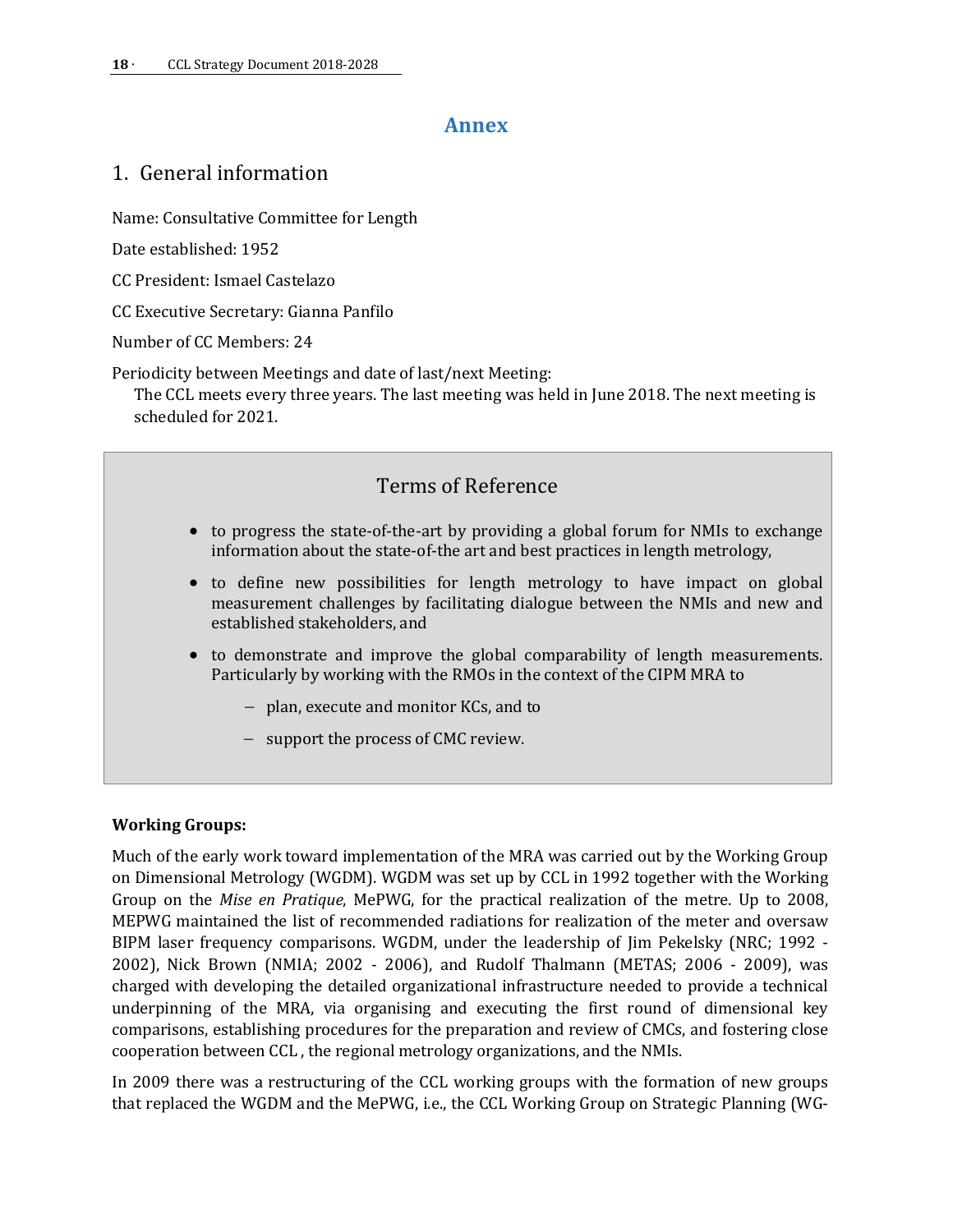S), the CCL Working Group on the CIPM MRA (WG-MRA) with sub-working groups sWG-KC on key comparisons and sWG-CMC on CMCs, and the CCL Working Group on Dimensional Nanometrology (WG-N). In addition, there is a joint CCL-CCTF Working Group on Frequency Standards (WGFS), which among other duties is developing guidance on verification of optical frequency combs, a subject that impacts the calibration of lasers for use in dimensional metrology. Finally, the CCL includes a Task Group on KC linking, TG-L, whose activities are described below.

The reorganization of the CCL resulted in the loss of opportunities to exchange technical information not related to the MRA, which occurred before at the WGDM. In order to provide an alternative forum, the CCL established "Discussion Groups" organized around the technical areas covered by the key comparisons.

Discussion Groups are charged to advise the CCL on matters relating to their respective subject field; to produce a working document on principal uncertainty components in the subject field; and to harmonize the related terms and definitions.

These groups operate for the most part by electronic communication and are open to all interested members of the length community. They report directly to the CCL in CCL-meeting-years or to the WG-MRA in other years.

The current structure of the CCL, its working groups and other entities is shown below in figure 1.



Figure 1. CCL structure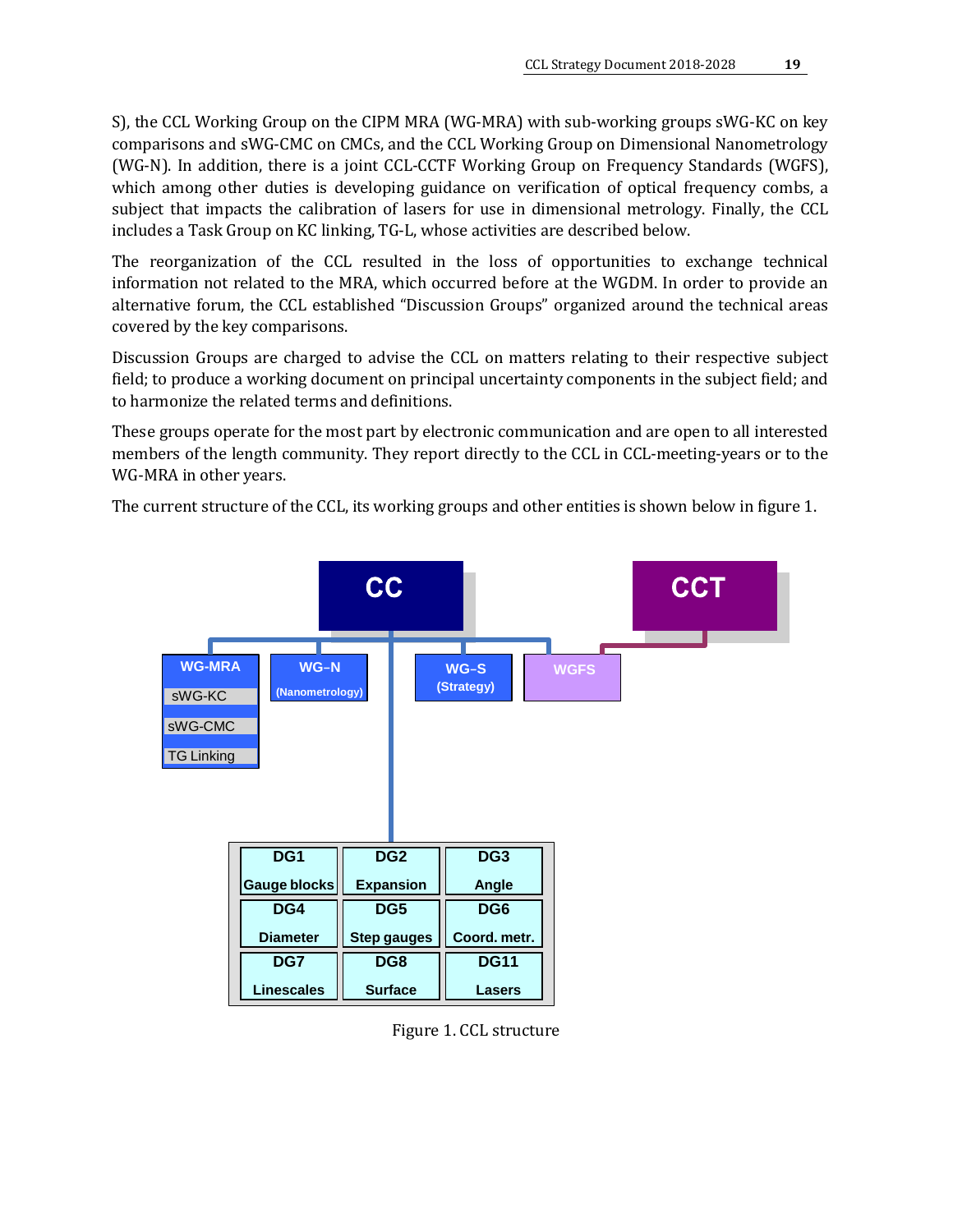### **Working Group on Strategic Planning (WG-S)**

- Established: June 2009 (by 14th CCL)
- Chair: Ismael Castelazo (CENAM)<br>• No. of members: 16: 14 ex officio +
- No. of members: 16: 14 *ex officio* + 2 named
- Attending last meeting (June 2018): 20
- Meeting frequency: usually every 1 to 2 years

#### WG area of responsibility

WG-S, chaired by the CCL President, is charged with developing the long-term strategy for CCL. Membership was chosen by CCL in 2009 (chairs of other WGs and RMO representatives).

Terms of Reference:

- To collect and make available information giving evidence for the continuing importance of metrology in Length;
- to collect and make freely available information from the Member NMIs of the CCL regarding long-term research and development activities in order to encourage collaboration and coordination;
- to propose long-term plans for future activities of the CCL over the next ten to fifteen years and review and update these plans on a regular basis;
- to collaborate with the CCTF to continue to establish and support optical frequency sources that are needed for dimensional metrology interferometers.

#### **Working Group on the MRA (WG-MRA)**

- Established: June 2009 (by 14th CCL)
- Chair: Alessandro Balsamo (INRIM; 2018-)
- No. of members: 29: 27 ex officio + 2 named
- Attending last meeting (June 2018): 20 (+ 20 guests)
- Meeting frequency: yearly
- Comprises:
	- o sub-Working Group on Key Comparisons (sWG-KC) Chair Andrew Lewis (NPL; 2009-)
	- o sub-Working Group on CMCs (sWG-CMC) Chair Jose Carlos de Oliveira (INMETRO; 2009-)
	- o Task Group on KC Linking (TG-L) Chair Rudolf Thalmann (METAS; 2015-)

#### WG area of responsibility

WG-MRA was created by CCL in 2009 as a relatively small group to take over all MRA workload from the WGDM, whilst leaving the previous WGDM technical discussions to the CCL Discussion Groups. Membership of WG-MRA is mostly ex-officio positions based on the membership of its two sub-Working Group: essentially it comprises RMO representatives, comparison pilots, Discussion Group moderators and members of the Task Group on Linking. Guests at the meeting are common, especially in non-CCL years, when the WG-MRA encourages hosting of the meeting by different RMOs in order to increase inter-RMO cooperation – guests from the hosting NMI and those nearby often attend.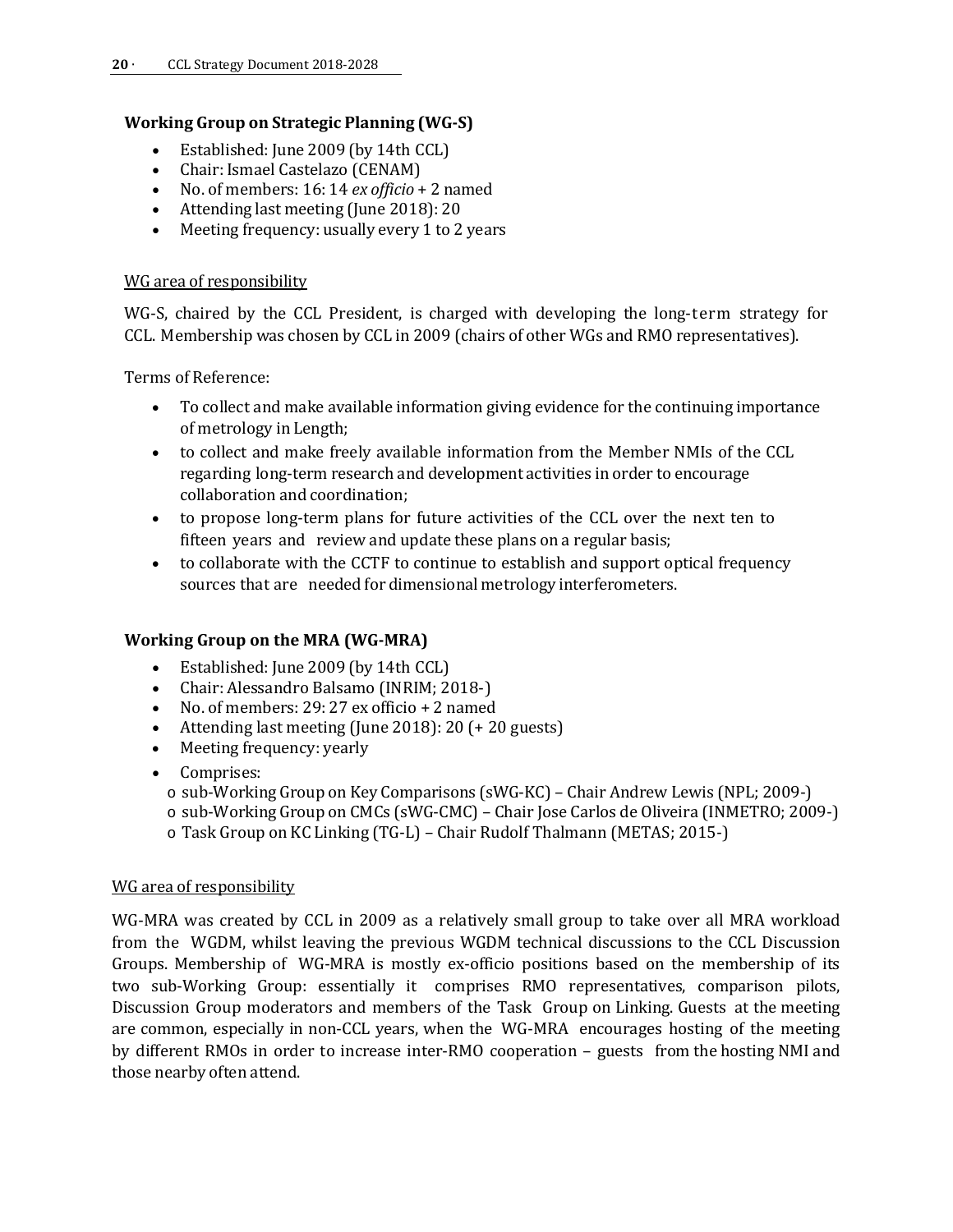Terms of Reference:

- To maintain links with the regional metrology organizations, seeking to ensure the involvement of member laboratories of the CCL in major comparisons in the field of length, thereby providing the means for assuring world-wide traceability and equivalence of length measurements at the highest levels of accuracy;
- to make recommendations to the CCL on the needs and priorities for additional international comparisons in length under the auspices of the CCL;
- to ensure the coordination of CCL and RMO key and supplementary comparisons;
- to approve the Length key comparison protocols and reports;
- to facilitate the inter-regional CMC Review Process, by:
	- a) establishing and maintaining lists of service categories, and where necessary rules for the preparation of CMC entries;
	- b) agreeing on detailed technical review criteria;
	- c) coordinating and where possible conducting inter-regional reviews of CMCs submitted by RMOs for posting in Appendix C of the CIPM MRA;
	- d) providing guidance on the range of CMCs supported by particular key and supplementary comparisons;
	- e) identifying areas where additional key and supplementary comparisons are needed;
	- f) monitoring the review of existing CMCs in the context of new results of key and supplementary comparisons;
- to report to the CCL.

#### **Sub Working group on CMCs and the DimVim (sWG-CMC)**

Chair: José Carlos Valente de Oliveira (INMETRO; 2009-) No. of members: 7

Task description:

- to establish and maintain lists of service categories (DimVIM) and, where necessary, rules for the preparation of CMC entries (DimVIM Guide);
- to agree on detailed technical review criteria;
- to coordinate and, where possible, conduct inter-regional reviews of CMCs submitted by RMOs for posting in Appendix C of the CIPM MRA;
- to provide guidance on the range of CMCs supported by particular key comparisons;
- to identify areas where additional key and supplementary comparisons are needed; and
- to monitor the review of existing CMCs in the context of new results of key and supplementary comparisons.

#### **Sub working group on key comparisons (sWG-KC)**

Chair: Andrew Lewis (NPL; 2009-) No. of members: 20

Task description:

• to coordinate, supervise and support the administrative process of the pilot laboratories in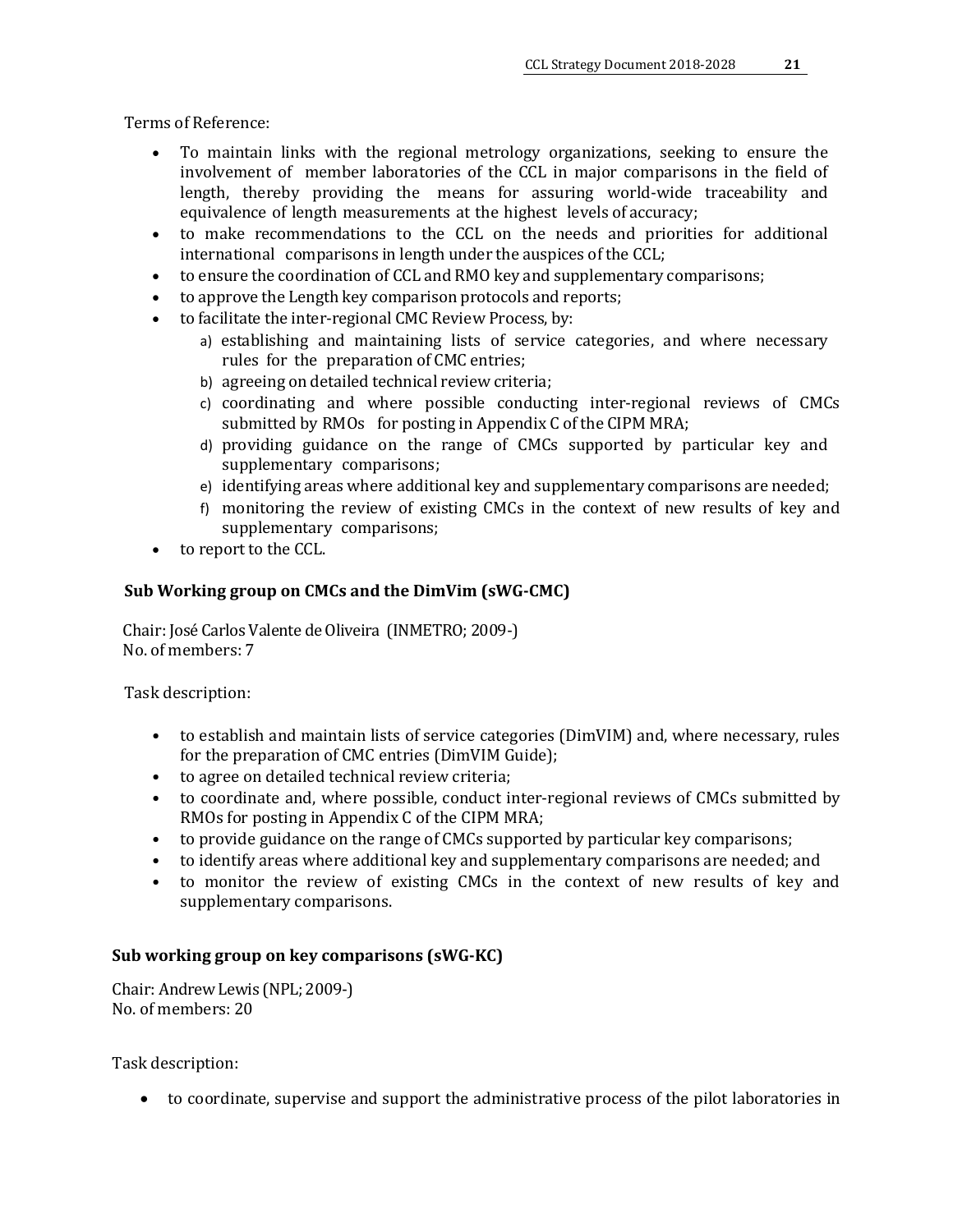conducting key comparisons;

- to examine all relevant documents for each key comparison, starting with the protocol and ending with the Draft B report;
- to advise the pilot laboratory in preparing the text of the entry to Appendix B of the CIPM MRA as required, including the calculation of degrees of equivalence and linking, and to prepare a recommendation on these subjects for approval by the CCL;
- to prepare guidance documents on identifying significant deviations for use by the pilot laboratories; and
- to advise the pilot laboratory in preparing a comparison status document, and to prepare a recommendation for this summary for the CCL.

#### **Working Group on Dimensional Nanometrology (WG-N)**

- Established: June 2009 (by 14th CCL)
- Chair: Andrew Yacoot (NPL; 2018-)<br>• No. of members: 49
- No. of members: 49
- Attending last meeting (June 2018): 23 (+ 5 guests)<br>• Meeting frequency: no fixed schedule but typically r
- Meeting frequency: no fixed schedule but typically meets every 1 to 2 years

#### WG area of responsibility

WG-N was created in 2009 from the former Discussion Group 7 (DG7) on dimensional nanometrology. The membership is open to experts from NMIs/DIs in the field of nanometrology and the WG meets at convenient opportunities to discuss the evolving needs of the nanometrology community. WG-N and the previous DG7 have organised several pilot studies in dimensional nanometrology.

Terms of reference:

- To serve as a forum in which NMI experts in dimensional nanometrology can share their experiences, discuss standardization needs and identify developing trends and traceability needs in dimensional nanometrology;
- to promote and rationalise the research into dimensional nanometrology, looking for improving calibration and measurement services within NMIs, so offering new accurate and traceable services as demanded by R&D Institutions, Industry and other Stakeholders;
- to coordinate (in cooperation with WG-MRA) the completion of previously agreed-upon pilot studies, supplementary, and key comparisons in dimensional nanometrology;
- to serve as a discussion and development forum for new comparison proposals in dimensional nanometrology and to make recommendations to the CCL when new comparisons are needed;
- to serve as a CCL nanometrology contact point for relationships with other CCs and organizations outside CCL.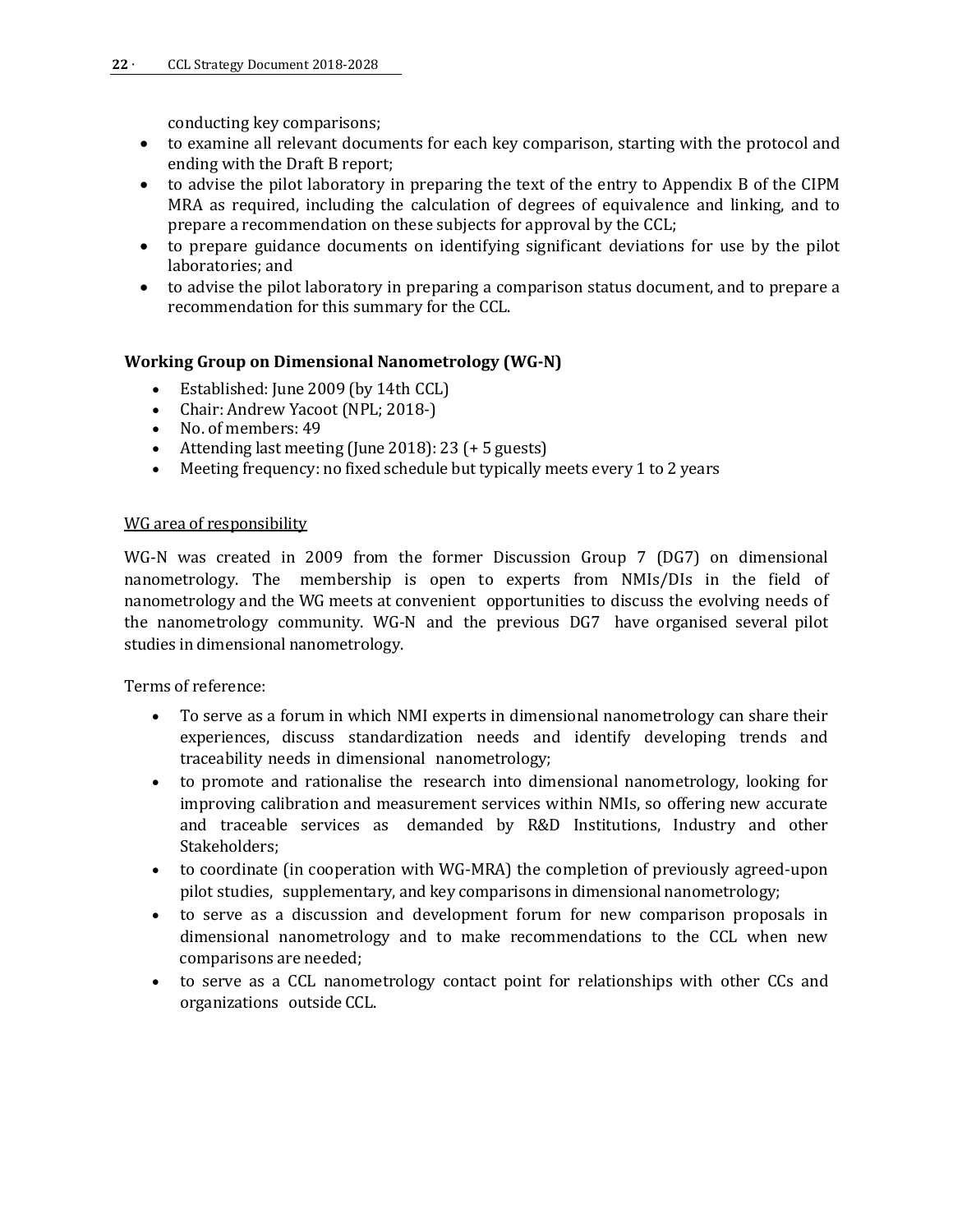## **Working Group on Frequency Standards (WGFS) – joint with CCTF**

- Established: June 2009 (by 14th CCL)
- Chairs: Sebastien Bize (OBSP; for CCTF; 2018-) & Michael Matus (BEV; for CCL; 2018-)<br>• No. of members: 17
- No. of members: 17
- Attending last meeting: 17<br>• Meeting frequency: no fixe
- Meeting frequency: no fixed schedule

#### WG area of responsibility

The WGFS took over the role of the former MePWG, but added liaison with CCTF due to the overlap between frequency standards being used as realisations of the definition of the metre as well as secondary representations of the second.

Terms of reference:

- To make recommendations to the CCL for radiations to be used for the realization of the definition of the metre and to make recommendations to the CCTF for radiations to be used as secondary representations of the second;
- to maintain together with the BIPM the list of recommended frequency standard values and wavelength values for applications including the practical realization of the definition of the metre and secondary representations of the second;
- to take responsibility for key comparisons of standard frequencies such as CCL-K11;
- to respond to future needs of both the CCL and CCTF concerning standard frequencies relevant to the respective communities.

#### **Task Group on Comparison Linking (TG-L)**

- Established: June 2009 (by 14th CCL)
- Chair: Rudolf Thalmann (METAS; 2015-)
- No. of members: 11: 3 ex officio + 8 named
- Attending last meeting: N/A
- Meeting frequency: no fixed schedule works mostly by correspondence

#### TG area of responsibility

The TG-L is charged with developing methods to link the dimensional key comparisons (CCL, RMO, Inter-RMO). This is particularly important as most comparisons use artefacts of different materials, types and nominal sizes and numerical linking across the regions and CCL is nontrivial.

Task description:

- Work out appropriate ways of linking dimensional metrology key comparisons;
- Support the DG moderators and KC pilots in linking the KCs.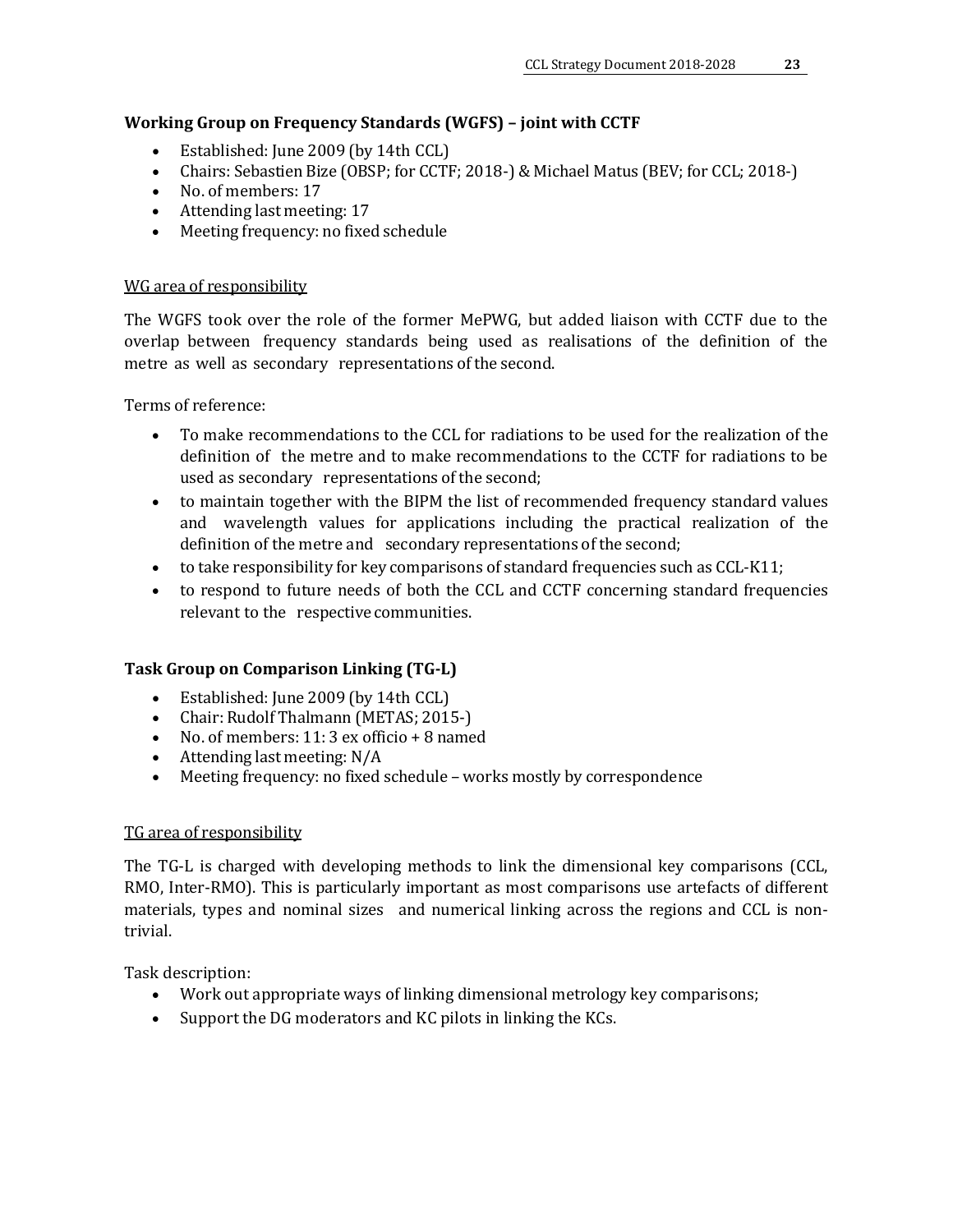#### **CCL Discussion Groups (DG1-DG8, DG11)**

- Established: June 2009 (by 14th CCL)
- Openmembership
- One moderator per DG
- Discuss recent research, events, ideas for comparisons
- Report directly to CCL during CCL meetings or to WG-MRA in non-CCL years, as required
- Topics:<br>O DG1
	-
	- o DG1 Gauge blocks (short & long) DG2 - Thermal expansion (of dimensional artefacts)
	- o DG3 Angle
	- o DG4 Diameter
	- o DG5 1D CMM (Coordinate Measuring Machines) artefacts (step gauges)
	- o DG6 Coordinate metrology
	- DG7 Linescales
	- o DG8 Surface texture
	- o DG11 Stabilised lasers

#### DG area of responsibility (example)

To advise the CCL on matters relating to the DG's subject field; to produce a working document on principal uncertainty components in the subject field; and to harmonize the related terms and definitions.

## <span id="page-23-0"></span>2. List of key and supplementary comparisons and pilot studies

The first round of CCL Key Comparisons concerned 6 topics in dimensional metrology (CCL-K1 to CCL-K6) together with 2 laser frequency/vacuum wavelength comparisons organised by the BIPM (BIPM.L-K10 and BIPM.L-K11). These comparisons have all been completed. A new ongoing laser frequency/vacuum wavelength comparison (CCL-K11) has started. Comparison CCL-K6 was typically based on ball and hole plates and was suspended in view of the cost of such artefacts, not fully justified by the wide spread of these CMC's. Comparisons CCL-K1 and CCL-K2 have now been merged into a new CCL-K1 topic, and two new topics (K7 linescales and K8 surface texture) have been added to the portfolio. Cycle 2 of the key comparisons started in 2011. The topic of thermal expansion is being considered by Discussion Group 2, for possible inclusion in the future comparison portfolio.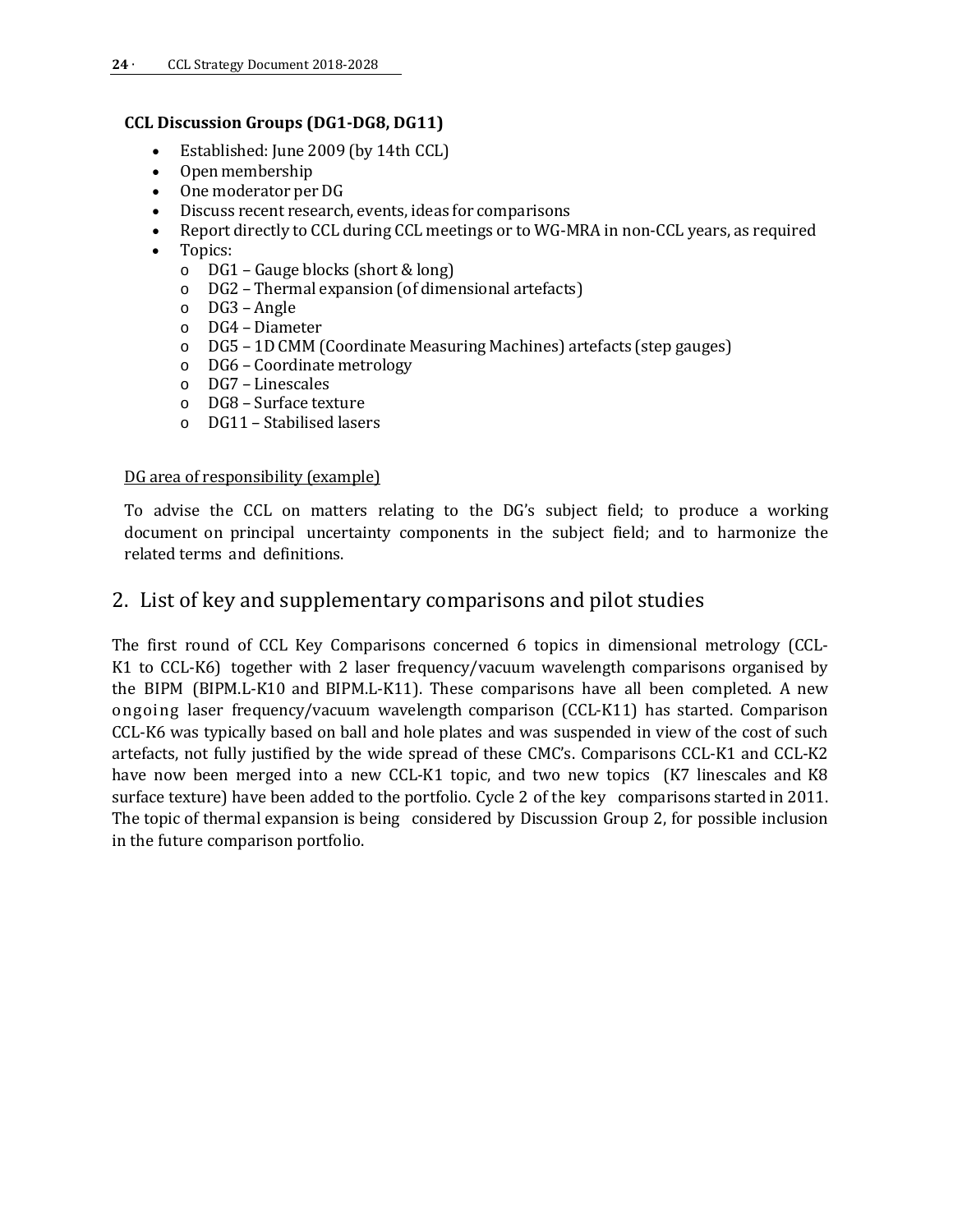| Comparison  | <b>Description</b>                                        | Pilot<br>(Coordinating)<br>Laboratory | <b>Start date</b> | <b>Status</b> |
|-------------|-----------------------------------------------------------|---------------------------------------|-------------------|---------------|
| BIPM.L-K10  | Frequencies of helium-neon<br>lasers at wavelength 633 nm | <b>BIPM</b>                           | 1993              | Completed     |
| BIPM.L-K11  | Primary wavelength standards                              | <b>BIPM</b>                           | 2004              | Completed     |
| CCL-K1      | Short gauge blocks                                        | <b>METAS</b>                          | 1998              | Completed     |
| CCL-LK2     | Long gauge blocks                                         | <b>NPL</b>                            | 1999              | Completed     |
| CCL-K3      | Angle                                                     | <b>NMISA</b>                          | 2000              | Completed     |
| CCL-K4      | Diameter                                                  | <b>NIST</b>                           | 2000              | Completed     |
| CCL-K5      | Step gauge                                                | <b>PTB</b>                            | 1999              | Completed     |
| CCL-K6      | <b>Ball plates</b>                                        | <b>CENAM</b>                          | 2000              | Completed     |
| $CCL-K11$   | Laser frequency / vacuum                                  | BEV/MIKES/                            |                   | Ongoing       |
|             | wavelength                                                | NPL/NMIJ/NRC                          |                   |               |
| CCL-K1.2011 | Short and long gauge blocks                               | <b>CENAM/NRC</b>                      | 2011              | In progress   |
| CCL-K4.2015 | Calibration of diameter<br>standards                      | <b>NIST</b>                           | 2015              | In progress   |

## **Number of KCs organized (from 1993 up to and including 2018)**

RMO key comparisons: 39 (various –K1-K6 and K11 as per CCL, plus new topics for round two: K7-linescales & K8-surface texture). Two RMO key comparisons are in the planning stage.

- K1 (short gauge blocks) 9 comparisons plus 2 in planning
- K2 (long gauge blocks) 2 comparisons
- K3 (angle) 7 comparisons
- K4 (diameter) 5 comparisons
- K5 (step gauges) 5 comparisons
- K6 (ball plate) 3 comparisons
- K7 (linescales) 5 comparisons
- K8 (surface texture) 3 comparisons (since designation as Key topic)

RMO supplementary comparisons: 61 (various topics of regional importance, some comparisons abandoned since 2015).

#### **Number of CC Pilot studies organized (from 1999 up to and including 2012)**

Six, with four of those completed being subsequently re-classified as CCL SCs (all in the Nano area).

## <span id="page-24-0"></span>3. Summary of work accomplished

- Eight key comparisons completed, one ongoing and two in progress.
- Strategy document and *Mise en Pratique.*
- Ten guidance documents for comparisons and CMC entries.
- DimVim Classification of services in length.
- 1626 CMCs reviewed and published in the KCDB.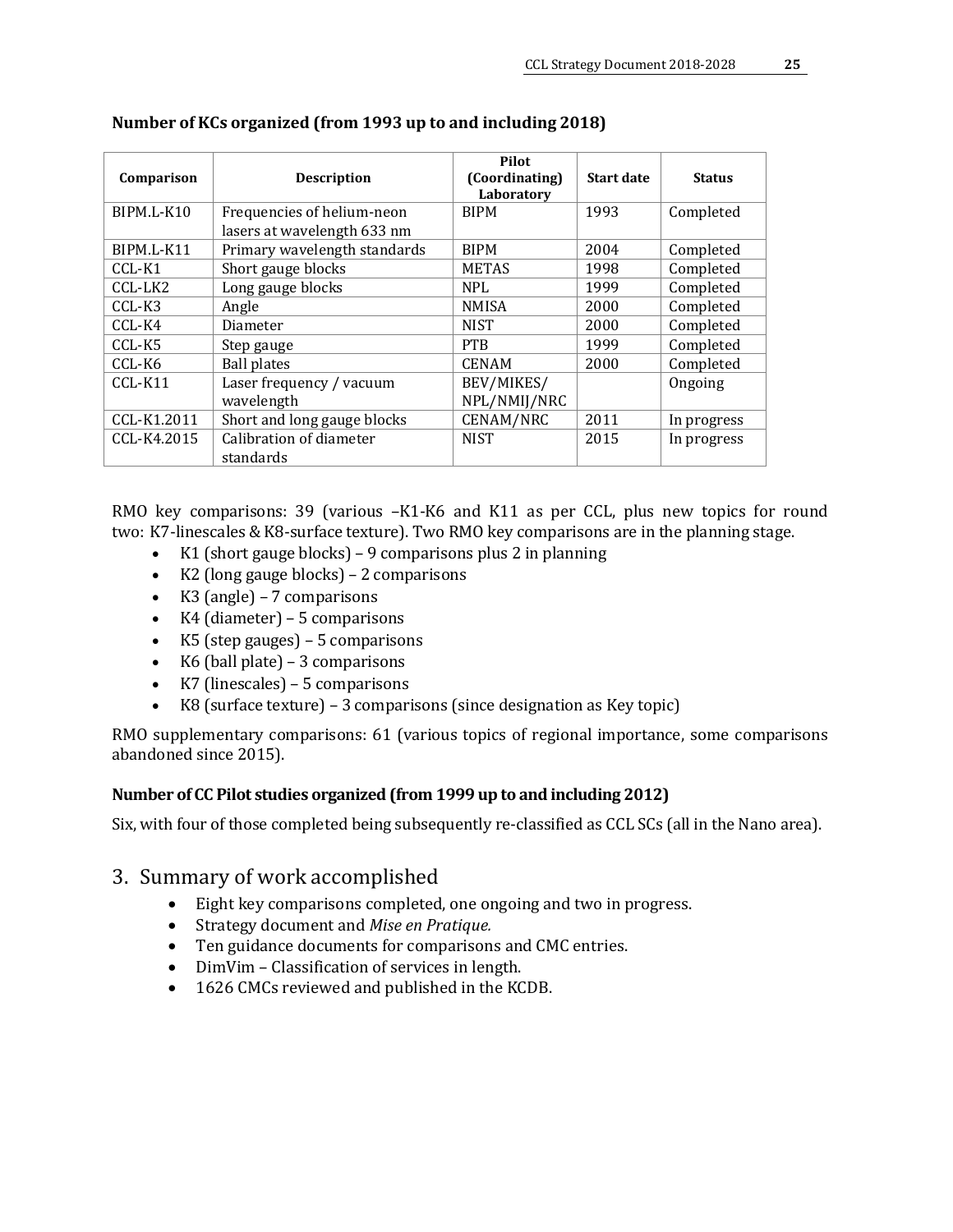## <span id="page-25-0"></span>4. Document revision schedule

- 1 year for exceptions
- 2 years updating of all lists
- 4 years major revision, with extension of period covered by rolling programme.

<span id="page-25-1"></span>

| Document               | Type of revision.        | Date of revision   |
|------------------------|--------------------------|--------------------|
| CCL Strategy 2018-2028 | major revision<br>4-year | 2018<br>November . |

# 5. Bibliography of Supporting Web Documents

#### 1. BIPMCCLMembers

[http://www.bipm.org/en/committees/cc/ccl/members\\_cc.html](http://www.bipm.org/en/committees/cc/ccl/members_cc.html)

- 2. Consultative Committee for Length (CCL), Report of the 17th meeting (14-15 June 2018) to the International Committee for Weights and Measures <https://www.bipm.org/utils/common/pdf/CC/CCL/CCL17.pdf>
- 3. Comparison scheme applied in dimensional metrology (CCL-WG/MRA-GD-2) [http://www.bipm.org/wg/CCL/CCL-WG/Allowed/General\\_CCL-WG\\_docs/CCL-WG-MRA-GD-](http://www.bipm.org/wg/CCL/CCL-WG/Allowed/General_CCL-WG_docs/CCL-WG-MRA-GD-2.pdf)[2.pdf](http://www.bipm.org/wg/CCL/CCL-WG/Allowed/General_CCL-WG_docs/CCL-WG-MRA-GD-2.pdf)
- 4. CCL Length Services Classification 'DimVim' [http://www.bipm.org/utils/common/pdf/DimVIM/dim-vim-](http://www.bipm.org/utils/common/pdf/DimVIM/dim-vim-en.pdf) [en.pdf.](http://www.bipm.org/utils/common/pdf/DimVIM/dim-vim-en.pdf)
- 5. Technical Protocol Template (CCL-WG/MRA-GD-3.1) [http://www.bipm.org/wg/CCL/CCL-](http://www.bipm.org/wg/CCL/CCL-WG/Allowed/General_CCL-WG_docs/CCL-WG-MRA-GD-3.1-KC-technical-protocol-template.doc) [WG/Allowed/General\\_CCL-WG\\_docs/CCL-WG-MRA-GD-](http://www.bipm.org/wg/CCL/CCL-WG/Allowed/General_CCL-WG_docs/CCL-WG-MRA-GD-3.1-KC-technical-protocol-template.doc)[3.1-KC-technical-protocol-template.doc](http://www.bipm.org/wg/CCL/CCL-WG/Allowed/General_CCL-WG_docs/CCL-WG-MRA-GD-3.1-KC-technical-protocol-template.doc)
- 6. Guidance Document GD-1: Running of MRA comparisons in length metrology and monitoring their impact on CMCs (CCL/WG-MRA/GD-1) [http://www.bipm.org/wg/CCL/CCL-WG/Allowed/General\\_CCL-WG\\_docs/CCL-WG-](http://www.bipm.org/wg/CCL/CCL-WG/Allowed/General_CCL-WG_docs/CCL-WG-MRA-GD-1-v6.pdf) [MRA-GD-](http://www.bipm.org/wg/CCL/CCL-WG/Allowed/General_CCL-WG_docs/CCL-WG-MRA-GD-1-v6.pdf)[1-v6.pdf](http://www.bipm.org/wg/CCL/CCL-WG/Allowed/General_CCL-WG_docs/CCL-WG-MRA-GD-1-v6.pdf)
- 7. Template for Reports of Comparisons [http://www.bipm.org/wg/CCL/CCL-WG/Allowed/General\\_CCL-WG\\_docs/CCL-WG-MRA-GD-](http://www.bipm.org/wg/CCL/CCL-WG/Allowed/General_CCL-WG_docs/CCL-WG-MRA-GD-3.2-KC-report-template.doc)[3.2-KC-report-template.doc](http://www.bipm.org/wg/CCL/CCL-WG/Allowed/General_CCL-WG_docs/CCL-WG-MRA-GD-3.2-KC-report-template.doc)
- 8. Guide to preparation of Key Comparison Reports in Dimensional Metrology v1.3 and guidance on preparing reports(CCL-WG/MRA-GD-3) <http://www.bipm.org/wg/AllowedDocuments.jsp?wg=CCL-WG>